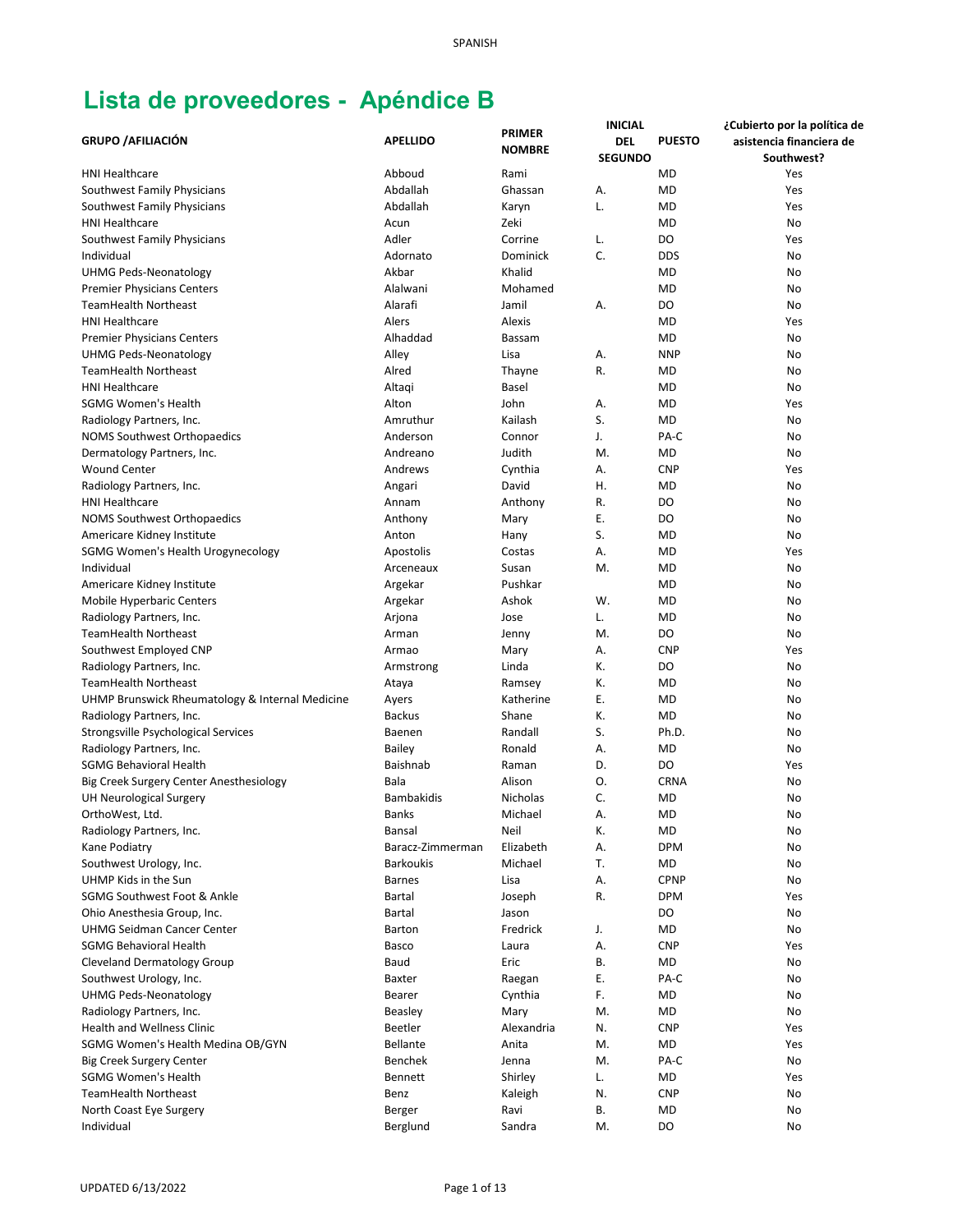|                                                    |                  |                 | <b>INICIAL</b> |               | ¿Cubierto por la política de |
|----------------------------------------------------|------------------|-----------------|----------------|---------------|------------------------------|
| <b>GRUPO / AFILIACIÓN</b>                          | <b>APELLIDO</b>  | <b>PRIMER</b>   | DEL            | <b>PUESTO</b> | asistencia financiera de     |
|                                                    |                  | <b>NOMBRE</b>   | <b>SEGUNDO</b> |               | Southwest?                   |
| <b>SGMG Cardiothoracic Surgery</b>                 | <b>Beriswill</b> | Gail            |                | <b>CNP</b>    | Yes                          |
| <b>SGMG General Surgery</b>                        | Berlekamp        | Amanda          | А.             | DO            | Yes                          |
| Southwest Urology, Inc.                            | Berte            | Michael         | Т.             | <b>MD</b>     | No                           |
| Radiology Partners, Inc.                           | Betterman        |                 | J.             | <b>MD</b>     | No                           |
|                                                    |                  | Mary            |                |               |                              |
| Alok Bhaiji, MD                                    | Bhaiji           | Alok            |                | <b>MD</b>     | No                           |
| Individual                                         | <b>Bhatt</b>     | Mukesh          | C.             | <b>MD</b>     | No                           |
| Radiology Partners, Inc.                           | <b>Bhavsar</b>   | Anil            | S.             | <b>MD</b>     | No                           |
| <b>UHMG Peds-Neonatology</b>                       | <b>Bhola</b>     | Monika          |                | <b>MD</b>     | No                           |
| Southwest Family Physicians                        | <b>Biglow</b>    | Kimberly        | W.             | <b>MD</b>     | Yes                          |
| Martin & Tipton, Inc.                              | <b>Bilfield</b>  | Laurence        | Η.             | <b>MD</b>     | No                           |
| SGMG Endocrinology, Diabetes & Metabolism          | <b>Bindra</b>    | Sanjit          | S.             | <b>MD</b>     | Yes                          |
| SGMG Family Practice/Internal Med Strongsville     | <b>Bindra</b>    | Sarpreet        |                | MD            | Yes                          |
| Cardiovascular Medicine Assoc, Inc.                | Bisen            | Vikram          | S.             | <b>MD</b>     | No                           |
| <b>UHMG Seidman Cancer Center</b>                  | <b>Biswas</b>    | Tithi           |                | <b>MD</b>     | No                           |
| Radiology Partners, Inc.                           | <b>Bitonte</b>   | David           | А.             | DO            | No                           |
| Radiology Partners, Inc.                           | <b>Bittles</b>   | Mark            | А.             | <b>MD</b>     | No                           |
| <b>SGMG Radiology</b>                              | Blackburn        | <b>Bradley</b>  | А.             | <b>MD</b>     | Yes                          |
| Big Creek Surgery Center Anesthesiology            | Blackmur         | Jay             | R.             | AA-C          | No                           |
| Individual                                         | Blanchard        | Janet           | M.             | MD            | No                           |
|                                                    | Blankfield       | Robert          | Ρ.             | <b>MD</b>     |                              |
| SGMG Family Practice Middleburg Hts.               |                  | William         |                |               | Yes                          |
| North Coast Jaw & Implant Center                   | <b>Blood</b>     |                 | S.             | DDS, MD       | No                           |
| <b>ID Consultants</b>                              | Blossom          | David           | В.             | MD            | No                           |
| <b>UHMP Rheumatology</b>                           | Blumenthal       | David           | Ε.             | <b>MD</b>     | No                           |
| <b>SGMG Family Practice North Royalton</b>         | Bocanegra        | Jose            | А.             | <b>MD</b>     | Yes                          |
| Ohio Anesthesia Group, Inc.                        | Bologna          | John            | F.             | <b>MD</b>     | No                           |
| Radiology Partners, Inc.                           | <b>Bonetti</b>   | Renee           | W.             | <b>MD</b>     | No                           |
| Radiology Partners, Inc.                           | Booya            | Fargol          |                | <b>MD</b>     | No                           |
| Big Creek Surgery Center Anesthesiology            | Bostelman        | Mark            | А.             | <b>MD</b>     | No                           |
| <b>TeamHealth Northeast</b>                        | Boyd             | Andrea          | L.             | PA-C          | No                           |
| <b>SGMG Vascular Surgical Associates</b>           | <b>Brandt</b>    | Jamie           | J.             | <b>CNP</b>    | Yes                          |
| Big Creek Surgery Center Anesthesiology            | <b>Brewer</b>    | Theodore        | К.             | AA-C          | No                           |
| <b>UHMP Pediatric Services</b>                     | <b>Brewer</b>    | JoAnn           | L.             | <b>MD</b>     | No                           |
| <b>HNI Healthcare</b>                              | <b>Brown</b>     | Kevin           | C.             | <b>MD</b>     | No                           |
| <b>HNI Healthcare</b>                              | Brown            | Derek           | M.             | DO            | No                           |
| Radiology Partners, Inc.                           | <b>Brown</b>     | Mark            | G.             | <b>MD</b>     | No                           |
| <b>SGMG Vascular Surgical Associates</b>           | Brown            | Michael         | Ρ.             | DO            | Yes                          |
| <b>SGMG Gastroenterology</b>                       | Bruno            | Alison          | L.             | <b>CNP</b>    | Yes                          |
| <b>SGMG General Surgery</b>                        | Brzozowski       | Leonard         | L.             | MD            | Yes                          |
|                                                    |                  | Ali             | W.             | <b>MD</b>     |                              |
| UHMG Seidman Cancer Center                         | <b>Bseiso</b>    |                 |                |               | No                           |
| <b>Premier Physicians Centers</b>                  | <b>Bshara</b>    | Ibrahim         |                | <b>MD</b>     | No                           |
| Radiology Partners, Inc.                           | <b>Buchino</b>   | James           | J.             | <b>MD</b>     | No                           |
| Ohio Anesthesia Group, Inc.                        | <b>Budde</b>     | Jessica         | К.             | AA-C          | No                           |
| <b>HNI Healthcare</b>                              | Burcham          | Jenna           |                | <b>CNP</b>    | No                           |
| <b>HNI Healthcare</b>                              | <b>Burke</b>     | Shelley         | Α.             | MD            | Yes                          |
| UH Parma Harrington Heart & Vascular Institute     | <b>Burma</b>     | Gerald          | M.             | MD, PhD       | No                           |
| Radiology Partners, Inc.                           | <b>Burnett</b>   | Antonio         | C.             | MD            | No                           |
| <b>HNI Healthcare</b>                              | Caceres Polo     | Manuel          |                | MD            | No                           |
| <b>SGMG Gastroenterology</b>                       | Calabrese        | Debra           | M.             | PA-C          | Yes                          |
| NOMS Southwest Orthopaedics                        | Callahan         | <b>Nicholas</b> | К.             | DO            | No                           |
| Radiology Partners, Inc.                           | Campbell         | Laura           | К.             | DO            | No                           |
| <b>SGMG Vascular Surgical Associates</b>           | Cantor           | Giovanna        | Ε.             | <b>CNP</b>    | Yes                          |
| <b>HNI Healthcare</b>                              | Cappello         | James           | Ρ.             | DO            | Yes                          |
| <b>UHMP Pediatric Services</b>                     | Carlin           | Kristina        | L.             | DO            | No                           |
| <b>UHMP Pediatric Services</b>                     | Carruozzo        | Michele         |                | MD            | No                           |
| <b>Health and Wellness Clinic</b>                  | Casto            | Erica           | L.             | <b>CNP</b>    | Yes                          |
| UH Parma Harrington Heart & Vascular Institute     |                  | Yulanka         | S.             | <b>MD</b>     | No                           |
|                                                    | Castro-Dominguez |                 |                |               |                              |
| Bayless-Pathmark Diagnostic Pathology Consultants  | Chang            | Yilan           | L.             | <b>MD</b>     | No                           |
| <b>TeamHealth Northeast</b>                        | Cheng            | David           | C.             | <b>MD</b>     | No                           |
| <b>UHMP Family Medicine Center of Strongsville</b> | Chirdon          | Timothy         | В.             | DO            | No                           |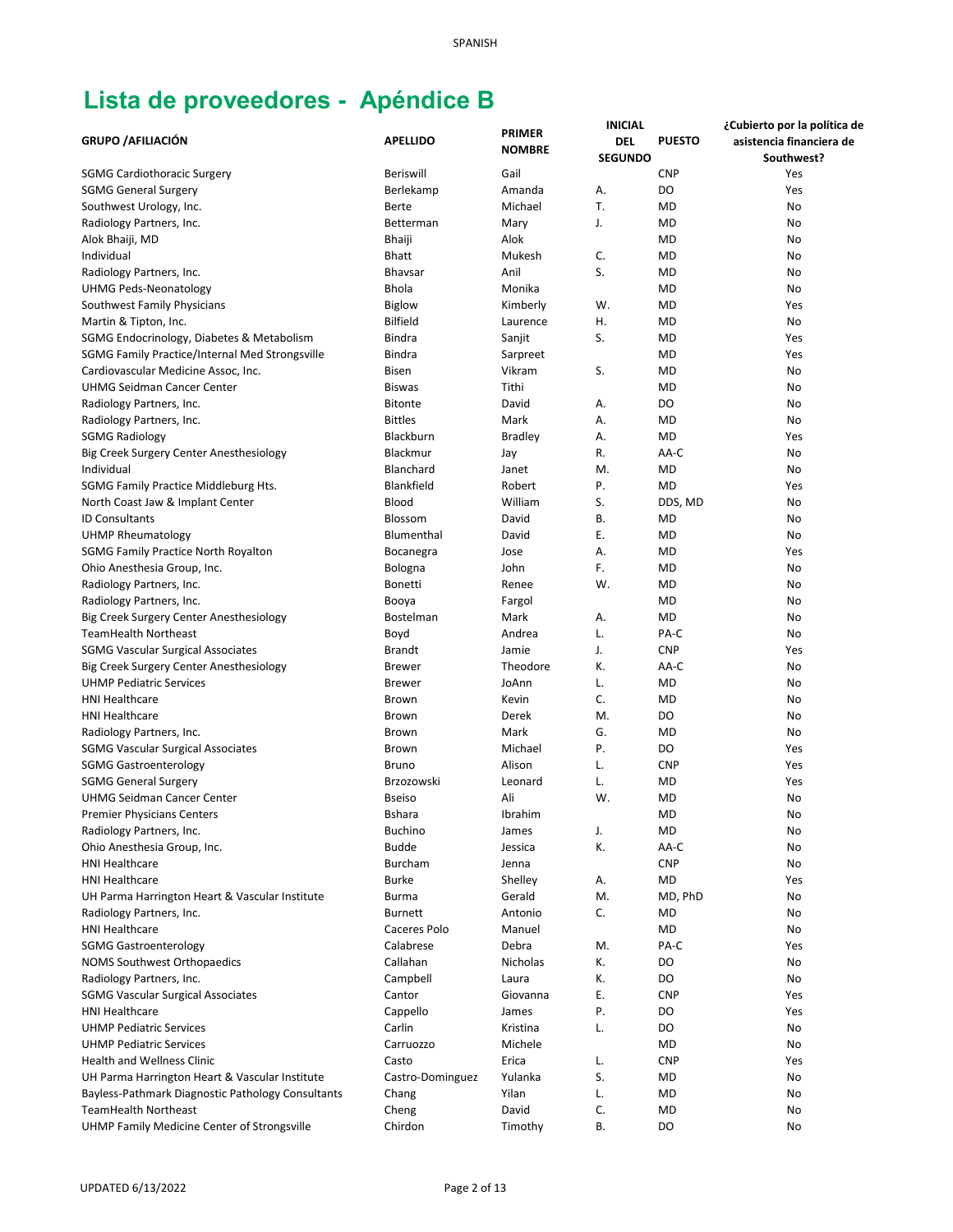|                                              |                 | <b>PRIMER</b> | <b>INICIAL</b> |               | ¿Cubierto por la política de |
|----------------------------------------------|-----------------|---------------|----------------|---------------|------------------------------|
| <b>GRUPO / AFILIACIÓN</b>                    | <b>APELLIDO</b> | <b>NOMBRE</b> | <b>DEL</b>     | <b>PUESTO</b> | asistencia financiera de     |
|                                              |                 |               | <b>SEGUNDO</b> |               | Southwest?                   |
| <b>UHMG Seidman Cancer Center</b>            | Choi            | Serah         |                | MD, PhD       | No                           |
| <b>Premier Physicians Centers</b>            | Choudhary       | Sanjay        | К.             | <b>MD</b>     | No                           |
| Cirino Eye Center                            | Cirino          | Anthony       | J.             | DO            | No                           |
| <b>HNI Healthcare</b>                        | Cleveland       | Kyle          | Т.             | DO            | No                           |
| OrthoWest, Ltd.                              | Coale           | Robert        | M.             | <b>MD</b>     | No                           |
| Cardiovascular Medicine Assoc, Inc.          | Cohen           | Jamie         | N.             | <b>MD</b>     | No                           |
| Individual                                   | Coloma          | Arlene        | J.             | <b>DDS</b>    | No                           |
| Southwest Urology, Inc.                      | Corrigan        | Jonathan      | P.             | PA-C          | No                           |
| <b>UHMG Maternal/Fetal</b>                   | Corteville      | Jane          | Ε.             | <b>MD</b>     | No                           |
| Radiology Partners, Inc.                     | Covey           | Kelly         | Α.             | <b>MD</b>     | No                           |
| Radiology Partners, Inc.                     | Cox             | Chad          | S.             | <b>MD</b>     | No                           |
| Podiatry of Greater Cleveland                | Craig           | Alexander     | В.             | <b>DPM</b>    | No                           |
| Radiology Partners, Inc.                     | Critchley       | Eric          | Ρ.             | <b>MD</b>     | No                           |
| Radiology Partners, Inc.                     | Crocker         | Norman        | L.             | <b>MD</b>     | No                           |
| <b>UHMG Peds-Neonatology</b>                 | Crowley         | Moira         | А.             | <b>MD</b>     | No                           |
| <b>SGMG Women's Health OB-GYN Associates</b> | Dahman          | Ayman         |                | <b>MD</b>     | Yes                          |
| Ohio Anesthesia Group, Inc.                  | Damron          | Kyle          | M.             | DO            | No                           |
| Individual                                   | Damtew          | Belai         |                | <b>MD</b>     | No                           |
| Ohio Anesthesia Group, Inc.                  | Darke           | Riki          | Lee            | <b>CRNA</b>   | No                           |
| Radiology Partners, Inc.                     | Darling         | James         | D.             | <b>MD</b>     | No                           |
| <b>SGMG Gastroenterology</b>                 | Davessar        | Nitin         |                | <b>MD</b>     | Yes                          |
| Mobile Hyperbaric Centers                    | Davis           | Candice       | S.             | <b>CNP</b>    | No                           |
| Radiology Partners, Inc.                     | Davis           | Brady         | S.             | DO            | No                           |
| Radiology Partners, Inc.                     | Davis           | Melissa       | В.             | <b>MD</b>     | No                           |
| Southwest Employed CNP                       | Davis           | Molly         | L.             | <b>CNP</b>    | Yes                          |
| Radiology Partners, Inc.                     | Dean            | L.            | Mark           | <b>MD</b>     | No                           |
| Radiology Partners, Inc.                     | Dearing         | Mark          | Ε.             | <b>MD</b>     | No                           |
| Individual                                   | Debs            | Michael       | Ε.             | <b>MD</b>     | No                           |
| Radiology Partners, Inc.                     | DeChambeau      | Amber         | N.             | DO            | No                           |
| SGMG Geriatrics/Internal Medicine            | Demko           | Monika        |                | <b>MD</b>     | Yes                          |
| SGMG Behavioral Health/Psychiatry            | Desai           | Sonia         | Ρ.             | <b>MD</b>     | Yes                          |
| UHMP Southwest Internal Medicine             | Desai           | Dipali        | А.             | <b>MD</b>     | No                           |
| Cardiovascular Medicine Assoc, Inc.          | Deucher         | Michael       | F.             | <b>MD</b>     | No                           |
| <b>HNI Healthcare</b>                        | Deutch          | Zachary       |                | <b>MD</b>     | No                           |
| Radiology Partners, Inc.                     | Deutch          | Steven        | J.             | <b>MD</b>     | No                           |
| SGMG Behavioral Health                       | DeWeese         | Rebecca       | А.             | <b>CNP</b>    | Yes                          |
| <b>Premier Physicians Centers</b>            | Diab            | Isam          | А.             | MD            | No                           |
| Radiology Partners, Inc.                     | Dier            | Gary          | L.             | MD            | No                           |
| UH Ohio Medical Group                        | DiLisi          | Linda         | M.             | <b>MD</b>     | No                           |
| TeamHealth Northeast                         | Dimitris        | Kelly         | С.             | <b>MD</b>     | No                           |
| <b>UHMP Southwest Internal Medicine</b>      | Dohar           | Robert        | M.             | DO            | No                           |
| Southwest Family Physicians                  | Dolega          | Christopher   | J.             | MD            | Yes                          |
| <b>UH Neurological Surgery</b>               | Donnelly        | Dustin        | J.             | MD, PhD       | No                           |
| UHMG Seidman Cancer Center                   | Dorth           | Jennifer      | А.             | MD            | No                           |
| SGMG Spine Center/Pain Management            | Dover           | Susan         | R.             | <b>CNP</b>    | Yes                          |
| Southwest Family Physicians                  | Drazdik         | Janeen        | M.             | MD            | Yes                          |
| Radiology Partners, Inc.                     | Drews           | Freddy        |                | MD            | No                           |
| <b>UHMG Seidman Cancer Center</b>            | D'Rummo         | Kevin         | А.             | <b>MD</b>     | No                           |
| <b>SGMG Women's Health</b>                   | Dubchuk         | Natalya       |                | MD            | Yes                          |
| <b>UHMP University Southwest Surgeons</b>    | Dubchuk         | Vladimir      |                | MD            | No                           |
| Ohio Anesthesia Group, Inc.                  | Dubsky          | Jonathan      | А.             | MD            | No                           |
| <b>TeamHealth Northeast</b>                  | Duldner         | John          | Ε.             | MD            | No                           |
| <b>HNI Healthcare</b>                        | Duran Castillo  | Marina        | Υ.             | MD            | No                           |
| <b>Premier Physicians Centers</b>            | Eapen           | Babu          | M.             | MD            | No                           |
| Big Creek Surgery Center Anesthesiology      | Eberlein        | Jonathan      | S.             | AA-C          | No                           |
| <b>UHMG Peds-Neonatology</b>                 | Eck             | Victoria      | А.             | <b>NNP</b>    | No                           |
| Radiology Partners, Inc.                     | Eckman          | Jerald        | А.             | MD            | No                           |
| Eye Medical and Surgical Assoc, Inc.         | Edwards         | James         | J.             | MD            | No                           |
| Big Creek Surgery Center Anesthesiology      | Eisenberg       | Paul          | Ι.             | <b>MD</b>     | No                           |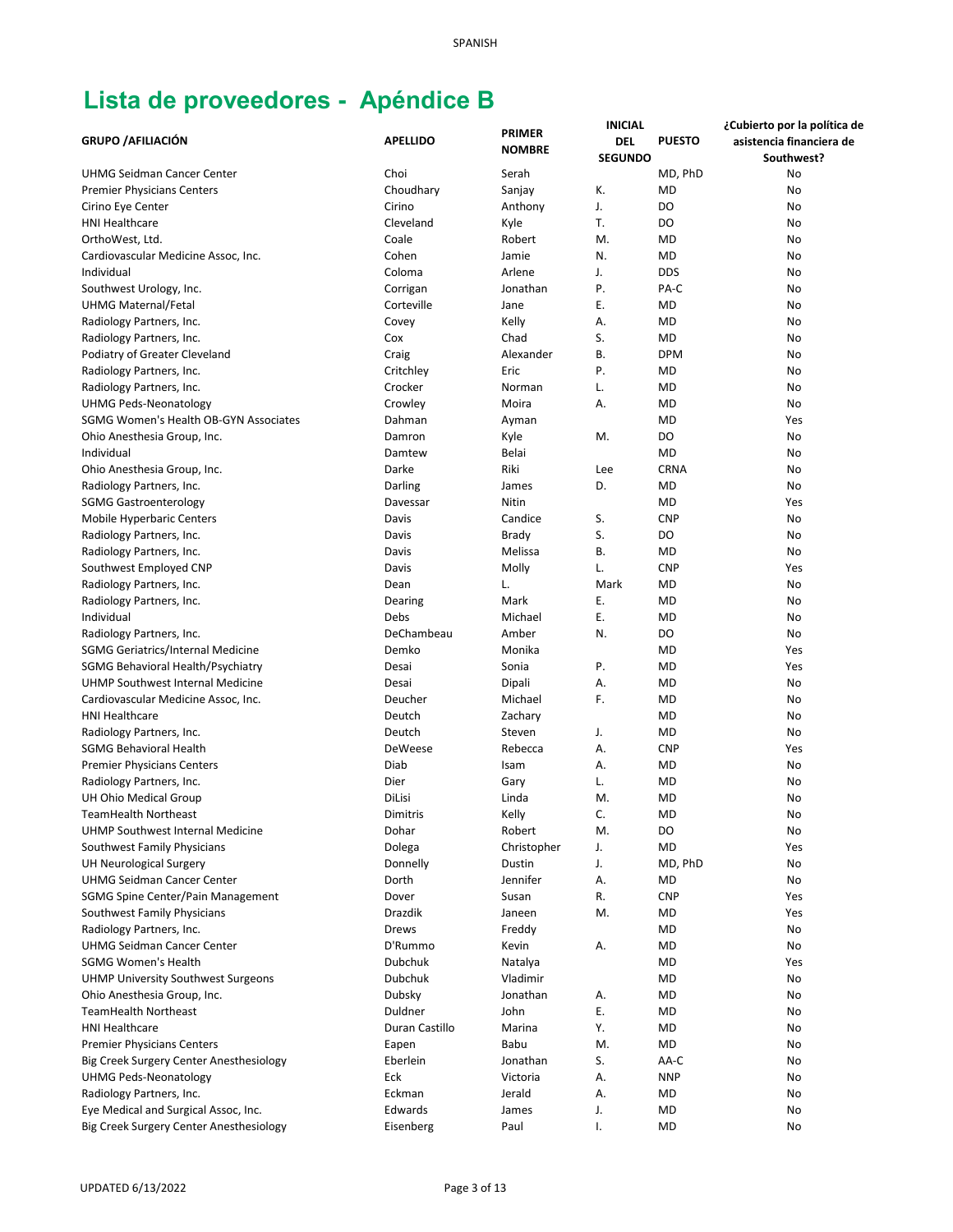|                                                |                    |                                | <b>INICIAL</b> |               | ¿Cubierto por la política de |
|------------------------------------------------|--------------------|--------------------------------|----------------|---------------|------------------------------|
| <b>GRUPO / AFILIACIÓN</b>                      | <b>APELLIDO</b>    | <b>PRIMER</b><br><b>NOMBRE</b> | <b>DEL</b>     | <b>PUESTO</b> | asistencia financiera de     |
|                                                |                    |                                | <b>SEGUNDO</b> |               | Southwest?                   |
| Radiology Partners, Inc.                       | Eisenberg          | Danny                          |                | <b>MD</b>     | No                           |
| <b>Certified Dermatologists</b>                | Elias              | Anthony                        | R.             | <b>MD</b>     | No                           |
| <b>HNI Healthcare</b>                          | Elshamy            | Mohammed                       | Ε.             | <b>MD</b>     | No                           |
| Individual                                     | Epstein            | James                          | G.             | <b>MD</b>     | No                           |
| <b>HNI Healthcare</b>                          | Esho               | Adetokunbo                     | O.             | <b>MD</b>     | No                           |
| Radiology Partners, Inc.                       | Evans              | David                          | M.             | DO            | No                           |
| <b>SGMG General Surgery</b>                    | Eyman              | Craig                          | M.             | DO            | Yes                          |
| <b>TeamHealth Northeast</b>                    | Fallon             | Michelle                       | А.             | DO            | No                           |
| UHMG Peds-Neonatology                          | Fanaroff           | Jonathan                       | M.             | MD, JD        | No                           |
| <b>HNI Healthcare</b>                          | Farag              | Hany                           |                | <b>MD</b>     | No                           |
| North Ohio Heart Center, Inc.                  | Farhat             | Naim                           | Z.             | <b>MD</b>     | No                           |
| Ohio Anesthesia Group, Inc.                    | Farro              | Oksana                         |                | AA-C          | No                           |
| <b>Mobile Hyperbaric Centers</b>               | Fedorko            | Ladislav                       |                | <b>MD</b>     | No                           |
| <b>TeamHealth Northeast</b>                    | Ferguson           | Elizabeth                      | Α.             | <b>MD</b>     | No                           |
| Mobile Hyperbaric Centers                      | Ferrini            | Vincent                        | F.             | <b>MD</b>     | No                           |
| <b>SGMG Comprehensive Family Care</b>          | Fetterman          | Timothy                        | J.             | <b>MD</b>     | Yes                          |
| Ohio Kidney + Hypertension Center              | Fields             | Aaliyah                        |                | <b>CNP</b>    | No                           |
| Americare Kidney Institute                     | Flauto             | Ronald                         | Ρ.             | DO            | No                           |
| Southwest Employed PA-C                        | Florian            | Marius                         |                | PA-C          | Yes                          |
| SGMG Women's Health Medina OB/GYN              | Foote              | Meghan                         | J.             | DO            | Yes                          |
| Southwest Employed PA-C                        | Ford               | Heather                        | А.             | PA-C          | Yes                          |
| UHMG Peds-Neonatology                          | Ford               | Stephanie                      | M.             | <b>MD</b>     | No                           |
| UH Parma Harrington Heart & Vascular Institute | Forouzandeh        | Farshad                        |                | <b>MD</b>     | No                           |
| Radiology Partners, Inc.                       | Foster             | Elisa                          | M.             | DO            | No                           |
| Radiology Partners, Inc.                       | Fox                | Jason                          | Η.             | <b>MD</b>     | No                           |
| SGMG Behavioral Health/Psychiatry              | Fox                | David                          | L.             | <b>MD</b>     | Yes                          |
| Western Reserve OMS                            | Frazee             | Troy                           | Α.             | DDS, MD       | No                           |
| UHMG Seidman Cancer Center                     | Freck              | Samantha                       | L.             | <b>CNP</b>    | No                           |
| Individual                                     | Freedman           | Paul                           | S.             | <b>MD</b>     | No                           |
| <b>FootCare Consultants of Cleveland</b>       | Freireich          | Ronald                         | А.             | <b>DPM</b>    | No                           |
| Southwest Family Physicians                    | Frost              | Jennifer                       | А.             | <b>CNP</b>    | Yes                          |
| Southwest Family Physicians                    | Fuentes            | Ashley                         | C.             | DO            | Yes                          |
| <b>SGMG Behavioral Health</b>                  | Gabor              | Michael                        | D.             | <b>CNP</b>    | Yes                          |
| Radiology Partners, Inc.                       | Gandhi             | Kabir                          |                | <b>MD</b>     | No                           |
| <b>UHMG Peds-Neonatology</b>                   | Gardner            | Pamela                         | M.             | <b>NNP</b>    | No                           |
| Ohio Anesthesia Group, Inc.                    | Gedeon             | Darleen                        | S.             | <b>CRNA</b>   |                              |
|                                                |                    |                                |                |               | No                           |
| <b>TeamHealth Northeast</b><br>Individual      | Gee                | Kirsten                        |                | MD            | No                           |
|                                                | George             | Antony                         | M.             | <b>MD</b>     | No                           |
| UHMP Kids in the Sun                           | Gerardo<br>Gervasi | Ernesto                        | А.             | <b>MD</b>     | No                           |
| Southwest Urology, Inc.                        |                    | Lawrence                       | А.             | <b>MD</b>     | No                           |
| Radiology Partners, Inc.                       | Ghori              | Saima                          |                | <b>MD</b>     | No                           |
| Cardiovascular Medicine Assoc, Inc.            | Giannattasio       | Bartolomeo                     |                | MD, PhD       | No                           |
| NOMS Middleburg OB/GYN                         | Gingo              | Anthony                        | J.             | MD            | No                           |
| Radiology Partners, Inc.                       | Giuliano           | Anne                           | W.             | <b>MD</b>     | No                           |
| SGMG Endocrinology, Diabetes & Metabolism      | Gliga              | А.                             | Monica         | MD            | Yes                          |
| Radiology Partners, Inc.                       | Glover             | Adam                           | Ρ.             | DO            | No                           |
| Radiology Partners, Inc.                       | Glover             | Alyssa                         | M.             | DO            | No                           |
| The Cosmetic Surgery Center                    | Goldschmidt        | Matthew                        | J.             | MD, DMD       | No                           |
| UHMP Kids in the Sun                           | Golonka            | Gregory                        | G.             | MD            | No                           |
| Ohio Anesthesia Group, Inc.                    | Golota             | Oleg                           | Ρ.             | <b>CRNA</b>   | No                           |
| Big Creek Surgery Center Anesthesiology        | Goomber            | Roger                          |                | MD            | No                           |
| Radiology Partners, Inc.                       | Gould              | Paul                           | N.             | <b>MD</b>     | No                           |
| Radiology Partners, Inc.                       | Goyal              | Manish                         |                | <b>MD</b>     | No                           |
| Yatish Goyal MD, Inc.                          | Goyal              | Yatish                         |                | <b>MD</b>     | No                           |
| Radiology Partners, Inc.                       | Greenspan          | Stacy                          |                | DO            | No                           |
| SGMG Southwest Foot & Ankle                    | Greer              | Hillary                        | M.             | <b>DPM</b>    | Yes                          |
| Radiology Partners, Inc.                       | Griffiths          | Victoria                       | F.             | MD            | No                           |
| <b>Health and Wellness Clinic</b>              | Groth              | Jacqueline                     | D.             | <b>CNP</b>    | Yes                          |
| <b>Residential Hospice</b>                     | Gundapaneni        | Ramesh                         | C.             | <b>MD</b>     | Yes                          |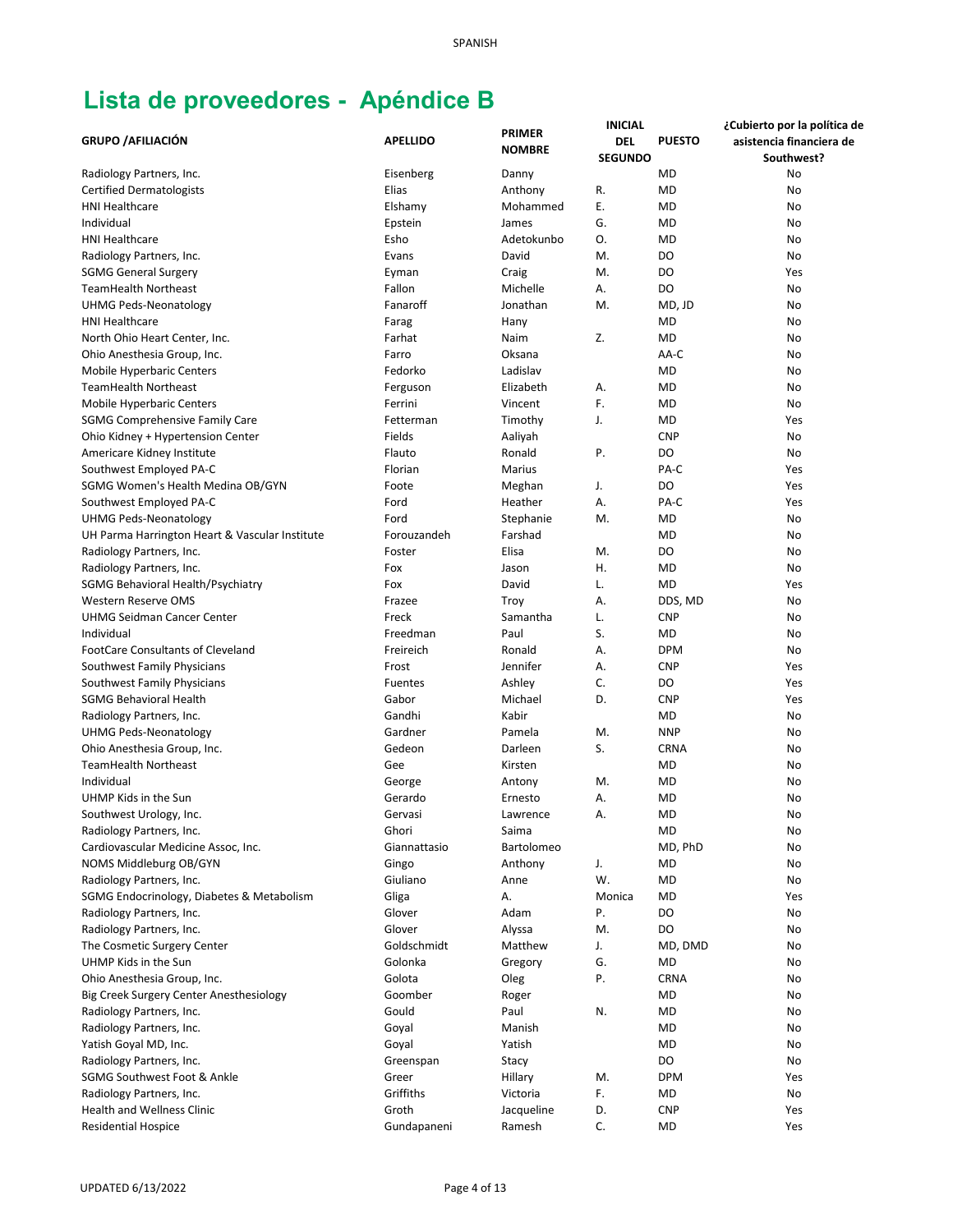|                                                   |                 |                    | <b>INICIAL</b> |               | ¿Cubierto por la política de |
|---------------------------------------------------|-----------------|--------------------|----------------|---------------|------------------------------|
| <b>GRUPO / AFILIACIÓN</b>                         | <b>APELLIDO</b> | <b>PRIMER</b>      | DEL            | <b>PUESTO</b> | asistencia financiera de     |
|                                                   |                 | <b>NOMBRE</b>      | <b>SEGUNDO</b> |               | Southwest?                   |
| <b>Cleveland Spine Institute</b>                  | Gurley          | Jerold             | Ρ.             | <b>MD</b>     | No                           |
| Ohio Anesthesia Group, Inc.                       | Guthrie         | Megan              |                | <b>CRNA</b>   | No                           |
| Ohio Anesthesia Group, Inc.                       | Haber           | Roy                | Η.             | CAA           | No                           |
| <b>UHMG Maternal/Fetal</b>                        | Hackney         | David              | N.             | <b>MD</b>     | No                           |
| Big Creek Surgery Center Anesthesiology           | Hagen           | Safeta             | Sandy          | <b>CRNA</b>   | No                           |
| UHMP Kids in the Sun                              |                 | Elizabeth          |                | <b>MD</b>     | No                           |
| <b>SGMG Women's Health</b>                        | Hagen           | William            | А.<br>К.       |               |                              |
|                                                   | Hahn            |                    |                | <b>MD</b>     | Yes                          |
| <b>HNI Healthcare</b>                             | Haj Abdulkader  | Adham              |                | <b>MD</b>     | No                           |
| <b>TeamHealth Northeast</b>                       | Hajdari         | Astrit             | Η.             | <b>MD</b>     | No                           |
| Lake Point Medical Group                          | Haldeman        | Michelle           | Η.             | <b>DPM</b>    | No                           |
| Radiology Partners, Inc.                          | Hall            | Gregory            | J.             | MD            | No                           |
| <b>TeamHealth Northeast</b>                       | Hall            | Buel               | Ε.             | PA-C          | No                           |
| Radiology Partners, Inc.                          | Haller          | Robert             | J.             | <b>MD</b>     | No                           |
| Podiatry of Greater Cleveland                     | Halpert         | Jeffrey            | Α.             | <b>DPM</b>    | No                           |
| Radiology Partners, Inc.                          | Halsted         | Mark               | J.             | <b>MD</b>     | No                           |
| <b>Ohio Foot and Ankle Clinics</b>                | Hamm            | Nathaniel          | Α.             | <b>DPM</b>    | No                           |
| <b>HNI Healthcare</b>                             | Hammad          | Abdulrahman        | Υ.             | <b>MD</b>     | No                           |
| <b>ID Consultants</b>                             | Han             | Zhuolin            |                | <b>MD</b>     | No                           |
| <b>UHMG Vascular Surgery</b>                      | Han             | Samuel             |                | <b>MD</b>     | No                           |
| Ohio Anesthesia Group, Inc.                       | Hanchosky       | <b>Brandi</b>      | M.             | <b>CRNA</b>   | No                           |
| St. Vincent Medical Group-Orthopedics             | Hanycz          | Roman              |                | PA-C          | No                           |
| Radiology Partners, Inc.                          | Harris          | Carolyn            | S.             | DO            | No                           |
| <b>TeamHealth Northeast</b>                       | Harris          | Mark               | J.             | <b>MD</b>     | No                           |
| <b>UHMG Seidman Cancer Center</b>                 | Harris          | Eleanor            | E.R.           | <b>MD</b>     | No                           |
| Radiology Partners, Inc.                          | Harrison        | Andrew             | J.             | DO            | No                           |
| Radiology Partners, Inc.                          | Hartz           | William            | Η.             | <b>MD</b>     | No                           |
| <b>TeamHealth Northeast</b>                       | Hasan           | Ibrahim            | M              | <b>MD</b>     | No                           |
| <b>TeamHealth Northeast</b>                       | <b>Hastings</b> | Ο.                 | Mark           | <b>MD</b>     | No                           |
| Bayless-Pathmark Diagnostic Pathology Consultants | Hauer           | Christopher        | А.             | <b>MD</b>     | No                           |
| Big Creek Surgery Center Anesthesiology           | Havens          | Emily              | N.             | <b>CRNA</b>   | No                           |
| Radiology Partners, Inc.                          | Hawk            | Kristina           | Ε.             | MD, PhD       | No                           |
| Southwest Employed PA-C                           | Hayes           | Joan               | А.             | PA-C          | Yes                          |
| Ohio Anesthesia Group, Inc.                       | Hegarty         | Joel               | M.             | <b>MD</b>     | No                           |
| Individual                                        | Hellwig         | Jane               |                | Ph.D.         | No                           |
| Radiology Partners, Inc.                          | Hendrix         | Christopher        | К.             | DO            | No                           |
| SGMG Behavioral Health/Psychiatry                 | Henton          | Alison             | R.             | <b>CNP</b>    | Yes                          |
| Big Creek Surgery Center Anesthesiology           | Herrera         | Heather            | M.             | Ob/Gyn        | No                           |
|                                                   | Herrick         |                    | M.             | <b>CPNP</b>   |                              |
| <b>UHMG Peds-Neonatology</b>                      |                 | Anna               | D.             |               | No                           |
| Radiology Partners, Inc.                          | Hess            | Mark<br>Anna Maria |                | DO            | No                           |
| <b>UHMG Peds-Neonatology</b>                      | Hibbs           |                    |                | <b>MD</b>     | No                           |
| <b>HNI Healthcare</b>                             | Hickey          | Gregory            | G.             | DO            | No                           |
| Radiology Partners, Inc.                          | Hill            | Kevin              | F.             | MD            | No                           |
| Radiology Partners, Inc.                          | Hogan           | Laura              | А.             | <b>MD</b>     | No                           |
| SGMG Southwest Foot & Ankle                       | Holfinger       | James              | R.             | <b>DPM</b>    | Yes                          |
| Radiology Partners, Inc.                          | Holmes          | Laila              | W.             | MD            | No                           |
| Radiology Partners, Inc.                          | Hosein          | Hazem              | Η.             | MD            | No                           |
| Radiology Partners, Inc.                          | Hovsepian       | Michael            | M.             | MD            | No                           |
| Ohio Kidney + Hypertension Center                 | Howe            | Katherine          | M.             | <b>CNP</b>    | No                           |
| Individual                                        | Hu              | Benjamin           | V.             | MD            | No                           |
| Radiology Partners, Inc.                          | Huang           | Charles            | L.             | <b>MD</b>     | No                           |
| Radiology Partners, Inc.                          | Huang           | Christina          | H.H.           | MD            | No                           |
| SGMG Women's Health OB-GYN Associates             | Hudock          | Paul               | Α.             | <b>MD</b>     | Yes                          |
| Radiology Partners, Inc.                          | Hussain         | Faheem             |                | <b>MD</b>     | No                           |
| <b>HNI Healthcare</b>                             | Hussein         | Yazid              |                | DO            | No                           |
| Radiology Partners, Inc.                          | Hutson          | Rodney             | К.             | <b>MD</b>     | No                           |
| Southwest Employed PA-C                           | Idada           | Michelle           | К.             | PA-C          | Yes                          |
| Premier Physicians Centers                        | Ignat           | Gheorghe           | Ρ.             | <b>MD</b>     | No                           |
| <b>HNI Healthcare</b>                             | Iltchev         | Daniel             | V.             | <b>MD</b>     | No                           |
| <b>TeamHealth Northeast</b>                       | Imhof           | Katie              | C.             | <b>MD</b>     | No                           |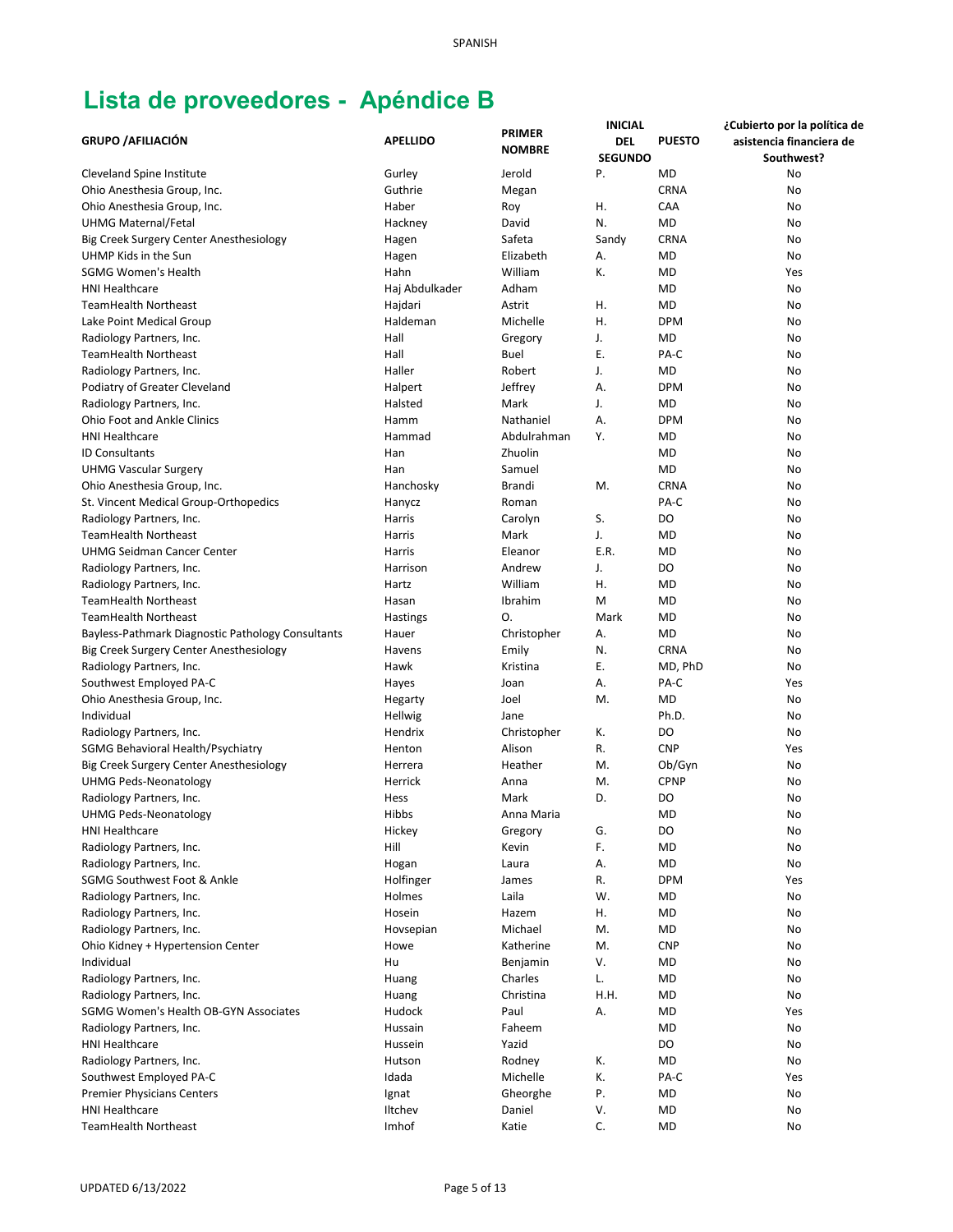|                                                   |                 |               | <b>INICIAL</b> |               | ¿Cubierto por la política de |
|---------------------------------------------------|-----------------|---------------|----------------|---------------|------------------------------|
| <b>GRUPO / AFILIACIÓN</b>                         | <b>APELLIDO</b> | <b>PRIMER</b> | DEL            | <b>PUESTO</b> | asistencia financiera de     |
|                                                   |                 | <b>NOMBRE</b> | <b>SEGUNDO</b> |               | Southwest?                   |
| <b>HNI Healthcare</b>                             | Ingold          | Curtis        | J.             | DO            | No                           |
| Radiology Partners, Inc.                          | Iqbal           | Nadeem        |                | <b>MD</b>     | No                           |
| <b>SGMG Behavioral Health</b>                     | Irwin           | Lindsey       | M.             | <b>CNP</b>    | Yes                          |
| Radiology Partners, Inc.                          | Isaacson        | Jared         | S.             | <b>MD</b>     | No                           |
| <b>SGMG Gastroenterology</b>                      | Issa            | Mazen         |                | <b>MD</b>     | Yes                          |
| Radiology Partners, Inc.                          | Jacobson        | Leslie        | S.             | <b>MD</b>     | No                           |
| Radiology Partners, Inc.                          | Jacobson        | <b>Brent</b>  | R.             | DO            | No                           |
| Bayless-Pathmark Diagnostic Pathology Consultants | Jain            | Shail         |                | <b>MD</b>     | No                           |
| <b>SGMG Cardiovascular Medicine</b>               | Jain            | Than          | M.             | <b>MD</b>     | Yes                          |
| Radiology Partners, Inc.                          | Japanwalla      | Mahejabeen    |                | <b>MD</b>     | No                           |
| Ohio Anesthesia Group, Inc.                       | Jasinsky        | Ashley        | Ρ.             | <b>CRNA</b>   | No                           |
| Radiology Partners, Inc.                          | Jedrzejczyk     | Andy          |                | MD            | No                           |
| Radiology Partners, Inc.                          | Jenkins         | Katherine     | C.             | <b>MD</b>     | No                           |
| Radiology Partners, Inc.                          | Jennings        | Karsten       | G.             | DO            | No                           |
| UH North Ridgeville Family Physicians             | Jesse           | Michael       | L.             | DO            | No                           |
| <b>SGMG ENT Associates</b>                        | Johnson         | Freedom       |                | <b>MD</b>     | Yes                          |
| Ohio Kidney + Hypertension Center                 | Jolley          | Lauren        | M.             | <b>CNP</b>    | No                           |
| Bayless-Pathmark Diagnostic Pathology Consultants | Kabira          | Ana-Tereza    | Α.             | <b>MD</b>     | No                           |
| Cardiovascular Medicine Assoc, Inc.               | Kairouz         | Victor        | F.             | MD            | No                           |
| <b>Premier Physicians Centers</b>                 | Kakumanu        | Vijay         |                | MD            | No                           |
| Individual                                        | Kansal          | Sunil         | C.             | <b>MD</b>     | No                           |
| UHMP Southwest Internal Medicine                  | Kappus          | Brendan       | F.             | DO            | No                           |
| Radiology Partners, Inc.                          | Kar             | Mitryan       |                | MD            | No                           |
| UH Ohio Medical Group                             | Karim           | Mohammad      | S.             | <b>MD</b>     | No                           |
| Radiology Partners, Inc.                          | Karlberg        | Benjamin      | D.             | <b>MD</b>     | No                           |
| NOMS Southwest Orthopaedics                       | Karns           | Daniel        | J.             | <b>MD</b>     | No                           |
| UHMG Seidman Cancer Center                        | Katcher         | Jerald        |                | <b>MD</b>     | No                           |
| Paladina Health                                   | Kaushal         | Nina          |                | <b>MD</b>     | No                           |
| <b>Cleveland Urology Associates</b>               | Kedia           | Kailash       | R.             | <b>MD</b>     | No                           |
| Ohio Kidney + Hypertension Center                 | Keetha          | Narsimha      | R.             | <b>MD</b>     | No                           |
| UH Ohio Medical Group                             | Kelly           | James         | Т.             | <b>MD</b>     | No                           |
| Radiology Partners, Inc.                          | Kelminson       | Stephen       | В.             | <b>MD</b>     | No                           |
| SGMG Behavioral Health                            | Kendig          | Saissy        | Ε.             | <b>CNP</b>    | Yes                          |
| St. Vincent Medical Group-Orthopedics             | Keppler         | Louis         |                | <b>MD</b>     | No                           |
| Big Creek Surgery Center Anesthesiology           | Kessel          | Amanda        | L.             | AA-C          | No                           |
| Radiology Partners, Inc.                          | Key             | Augustus      | C.             | DO            | No                           |
| Individual                                        | Khadilkar       | Vidula        | C.             | MD            | No                           |
| UH Ohio Medical Group                             | Khan            | Mohammed      | S.             | MD            | No                           |
| A & S Khandelwal MD, Inc.                         | Khandelwal      | Anand         | V.             | <b>MD</b>     | No                           |
| A & S Khandelwal MD, Inc.                         | Khandelwal      | Vivek         |                | <b>MD</b>     | No                           |
| Podiatry of Greater Cleveland                     | Khlopas         | Hannah        |                | <b>DPM</b>    | No                           |
| <b>UH Plastic Surgery</b>                         | Khouri          | Joseph        | S.             | MD            | No                           |
| Individual                                        | Khoury          | Wissam        | Ε.             | <b>DPM</b>    | No                           |
| <b>Premier Physicians Centers</b>                 | Khoury          | Habib         | J.             | <b>MD</b>     | No                           |
| <b>TeamHealth Northeast</b>                       | Killian         | Valerie       | N.             | MD            | No                           |
| Radiology Partners, Inc.                          | Kim             | Benedict      | Υ.             | DO            | No                           |
| Radiology Partners, Inc.                          | Kim             | Dong          | Η.             | MD            | No                           |
| <b>Buckeye Foot Care</b>                          | Kimmel          | Howard        | M.             | <b>DPM</b>    | No                           |
| Health and Wellness Clinic                        | King            | Kellie        | Η.             | <b>CNP</b>    | Yes                          |
| <b>UHMG Seidman Cancer Center</b>                 | Kirby           | Eric          | T.             | MD            | No                           |
| <b>TeamHealth Northeast</b>                       | <b>Kiss</b>     | Attilla       | В.             | <b>MD</b>     | No                           |
| <b>TeamHealth Northeast</b>                       | Klabbatz        | Leslie        | D.             | <b>MD</b>     | No                           |
| Radiology Partners, Inc.                          | Klausner        | Todd          | S.             | <b>MD</b>     | No                           |
| Ohio Anesthesia Group, Inc.                       | Klein           | Leonard       | R.             | <b>MD</b>     | No                           |
| <b>SGMG Comprehensive Family Care</b>             | Klein           | Mary          | R.             | <b>MD</b>     | Yes                          |
| <b>Mobile Hyperbaric Centers</b>                  | Klintworth      | Sara          | Е.             | <b>CNP</b>    | No                           |
| <b>SGMG Internal Medicine Middleburg</b>          | Kodz            | Irena         | C.             | MD            | Yes                          |
| Rockside Medical Associates                       | Koepke          | Charles       | R.             | <b>MD</b>     | No                           |
| <b>Rockside Medical Associates</b>                | Koepke          | Morgan        | R.             | <b>MD</b>     | No                           |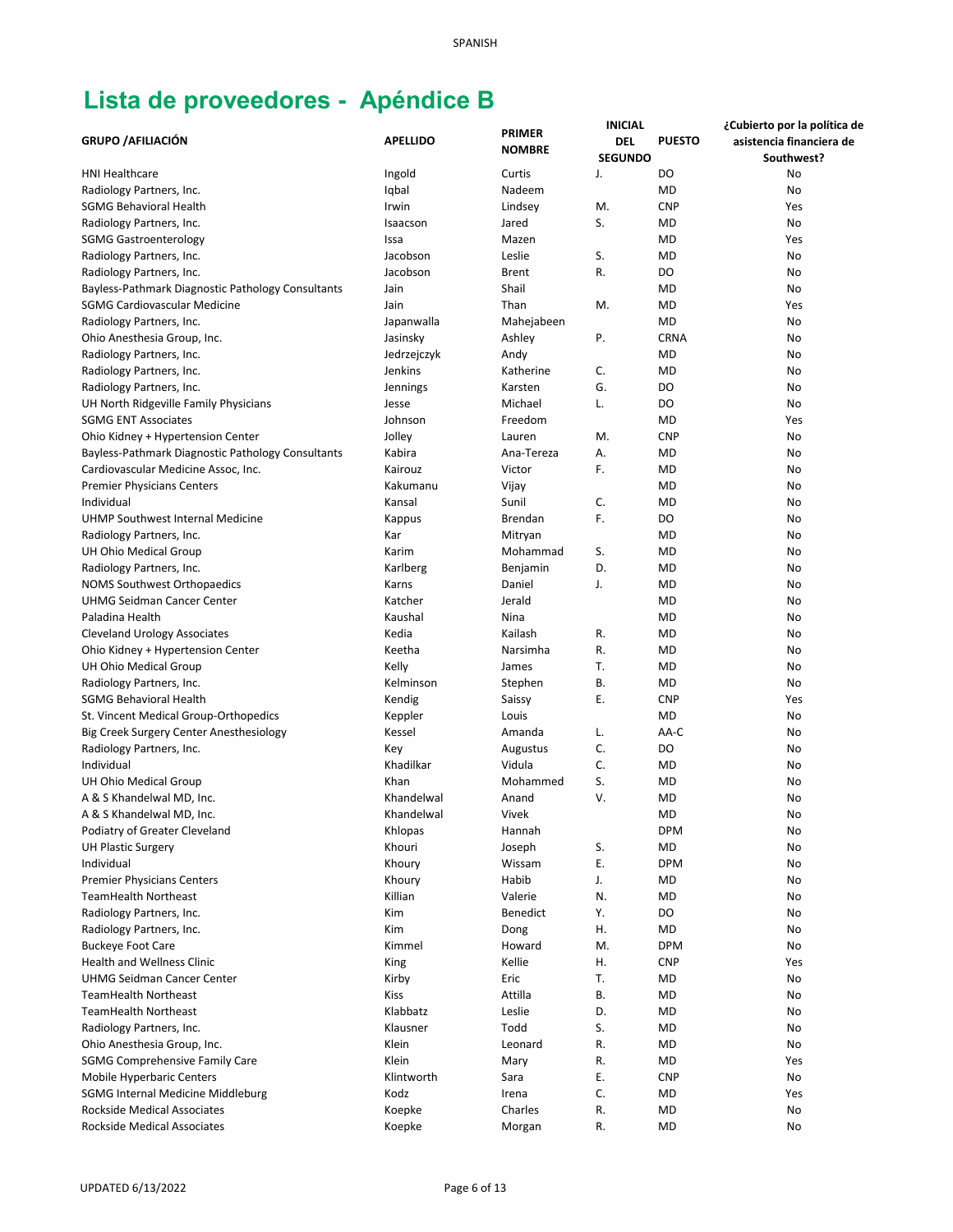|                                                   |                 |               | <b>INICIAL</b> |               | ¿Cubierto por la política de |
|---------------------------------------------------|-----------------|---------------|----------------|---------------|------------------------------|
| <b>GRUPO / AFILIACIÓN</b>                         | <b>APELLIDO</b> | <b>PRIMER</b> | <b>DEL</b>     | <b>PUESTO</b> | asistencia financiera de     |
|                                                   |                 | <b>NOMBRE</b> | <b>SEGUNDO</b> |               | Southwest?                   |
| Individual                                        | Kohberger       | Cortney       | А.             | <b>MD</b>     | No                           |
| <b>SGMG Family Practice Brunswick</b>             | Korkor          | Rammy         | К.             | <b>MD</b>     | Yes                          |
| <b>HNI Healthcare</b>                             | Korn            | Kaitlyn       | C.             | DO            | Yes                          |
| Southwest Urology, Inc.                           | Kosdrosky       | Martin        | А.             | <b>MD</b>     | No                           |
| SGMG Family Practice/Internal Med Strongsville    | Kovacevic       | Olga          |                | <b>MD</b>     | Yes                          |
| <b>HNI Healthcare</b>                             | Kovaci          | Bledar        |                | <b>MD</b>     | Yes                          |
| Radiology Partners, Inc.                          | Koza            | Joseph        | G.             | <b>MD</b>     | No                           |
| <b>HNI Healthcare</b>                             | Kramer          |               | Ρ.             | DO            | No                           |
|                                                   |                 | Benjamin      |                |               |                              |
| Individual                                        | Kraus           | Kimberly      | Α.             | <b>MD</b>     | No                           |
| <b>Empowering Eve Midwifery</b>                   | Krieger         | Susan         | К.             | <b>CNM</b>    | No                           |
| Radiology Partners, Inc.                          | Kroeger         | Kevin         | R.             | <b>MD</b>     | No                           |
| <b>HNI Healthcare</b>                             | Krueger         | Mary          | К.             | <b>CNP</b>    | No                           |
| UHMP Brunswick Rheumatology & Internal Medicine   | Kuchynski       | Marie         |                | <b>MD</b>     | No                           |
| Individual                                        | Kumar           | Suresh        |                | <b>MD</b>     | No                           |
| Ohio Anesthesia Group, Inc.                       | Kungl           | Martin        | J.             | <b>MD</b>     | No                           |
| <b>HNI Healthcare</b>                             | Kuo             | Heather       | Ρ.             | <b>MD</b>     | Yes                          |
| <b>UHMG Peds-Neonatology</b>                      | Kuper-Sasse     | Margaret      | Ε.             | <b>MD</b>     | No                           |
| <b>HNI Healthcare</b>                             | Kupferberg      | David         | Η.             | <b>MD</b>     | No                           |
| Radiology Partners, Inc.                          | Kutlick         | Cory          | Α.             | DO            | No                           |
| Big Creek Surgery Center Anesthesiology           | LaMacchia       | Marc          | Α.             | AA-C          | No                           |
| <b>Cleveland Urology Associates</b>               | Lapeyrolerie    | Jeffrey       | C.             | <b>MD</b>     | No                           |
| Individual                                        | Larsen          | Teresa        | К.             | DO            | No                           |
| Southwest Family Physicians                       | Lash            | David         | C.             | <b>MD</b>     | Yes                          |
| SGMG Women's Health Berea                         | LaSota          | Emily         | А.             | <b>MD</b>     | Yes                          |
| <b>SGMG ENT Associates</b>                        | Laubert         | Matthew       | J.             | <b>CNP</b>    | Yes                          |
| Southwest Employed RNFA                           | Laubert         | James         | Η.             | <b>RNFA</b>   | Yes                          |
| Southwest Employed PA-C                           | Laurenty        | David         | C.             | PA-C          | Yes                          |
| Individual                                        | Lavery          | Mary          | Ann            | MD            | No                           |
|                                                   | Lazor           | Jennifer      | Α.             | DO            | No                           |
| Ohio Kidney + Hypertension Center                 |                 |               |                |               |                              |
| Radiology Partners, Inc.                          | Leahy           | Ryan          | F.             | DO            | No                           |
| Radiology Partners, Inc.                          | Lee             | Esther        |                | DO            | No                           |
| <b>SGMG Cardiothoracic Surgery</b>                | Lee             | Jai           | Η.             | <b>MD</b>     | Yes                          |
| OrthoWest, Ltd.                                   | Lembach         | Mark          | L.             | <b>MD</b>     | No                           |
| SGMG Endocrinology, Diabetes & Metabolism         | Lemus           | Leah          | M.             | PA-C          | Yes                          |
| Radiology Partners, Inc.                          | Leonard         | Eric          | L.             | <b>MD</b>     | No                           |
| <b>HNI Healthcare</b>                             | Levandusky      | Megan         | M.             | <b>CNP</b>    | No                           |
| <b>TeamHealth Northeast</b>                       | Levine          | David         | Α.             | MD            | No                           |
| UHMP Kids in the Sun                              | Levy-Mandalla   | Michelle      |                | MD            | No                           |
| <b>UH Breast Surgery</b>                          | Li              | Pamela        | Η.             | <b>MD</b>     | No                           |
| UH Parma Harrington Heart & Vascular Institute    | Li              | Jun           |                | <b>MD</b>     | No                           |
| Individual                                        | Liang           | James         | Т.             | <b>MD</b>     | No                           |
| <b>UHMP Pediatric Services</b>                    | Libecco         | Julia         | А.             | MD            | No                           |
| <b>NOMS Southwest Orthopaedics</b>                | Lika            | Larry         | G.             | DO            | No                           |
| Radiology Partners, Inc.                          | Lile            | Robert        | L.             | MD            | No                           |
| Radiology Partners, Inc.                          | Lin             | Joel          | G.             | DO            | No                           |
| UH Parma General Surgery                          | Linz            | David         | N.             | MD            | No                           |
| Bayless-Pathmark Diagnostic Pathology Consultants | Liu             | Zejin         | J.             | MD            | No                           |
| <b>Mobile Hyperbaric Centers</b>                  | Lockhart        | Eric          | R.             | MD            | No                           |
| Radiology Partners, Inc.                          | Lorenz          | Giovanni      | Ε.             | DO            | No                           |
| <b>SGMG Family Practice Berea</b>                 | Ludwig          | David         | C.             | MD            | Yes                          |
| <b>SGMG Behavioral Health</b>                     | Luther          | Charles       | W.             | MD            | Yes                          |
| Radiology Partners, Inc.                          | Luyckx          | Benoit        | Α.             | <b>MD</b>     | No                           |
| Radiology Partners, Inc.                          | Lyle            | Cynthia       | S.             | <b>MD</b>     | No                           |
| St. John Medical Group Cardiology                 | Lyons           | Sean          | V.             | MD            | No                           |
| <b>UHMG Seidman Cancer Center</b>                 | Lyons           | Janice        | Α.             | <b>MD</b>     | No                           |
| <b>UHMG Seidman Cancer Center</b>                 | Macklis         |               | M.             | <b>MD</b>     |                              |
|                                                   |                 | Roger         |                |               | No                           |
| <b>UHMG Peds-Neonatology</b>                      | Madden          | Jessica       | W.             | <b>MD</b>     | No                           |
| Radiology Partners, Inc.                          | Mader           | Michael       | T.             | <b>MD</b>     | No                           |
| Center for Thyroid Diseases and Endocrinology     | Madhun          | Zuhayr        | Т.             | M.D.          | No                           |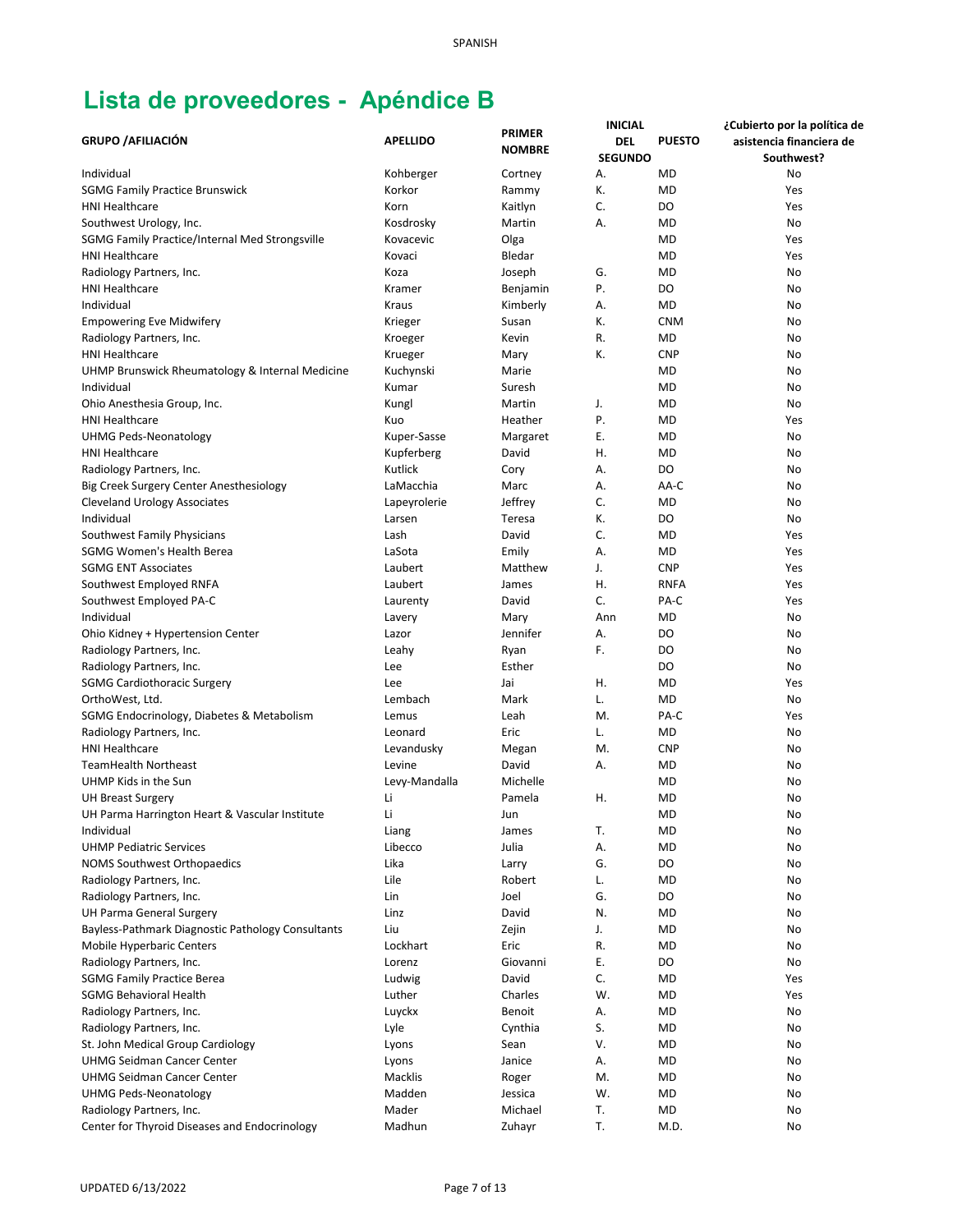|                                                |                    | <b>PRIMER</b>  | <b>INICIAL</b> |               | ¿Cubierto por la política de |
|------------------------------------------------|--------------------|----------------|----------------|---------------|------------------------------|
| <b>GRUPO / AFILIACIÓN</b>                      | <b>APELLIDO</b>    | <b>NOMBRE</b>  | DEL            | <b>PUESTO</b> | asistencia financiera de     |
|                                                |                    |                | <b>SEGUNDO</b> |               | Southwest?                   |
| Center for Thyroid Diseases and Endocrinology  | Madhun             | Nabil          | Z.             | DO            | No                           |
| <b>HNI Healthcare</b>                          | Madhun             | Toufik         | Z.             | <b>MD</b>     | No                           |
| <b>UHMG University Hospital Medical Group</b>  | Magrey             | Marina         | N.             | <b>MD</b>     | No                           |
| Individual                                     | Mahajan            | Subhash        | Chander        | <b>MD</b>     | No                           |
| Individual                                     | Mahajan            | Suresh         | К.             | <b>MD</b>     | No                           |
| <b>HNI Healthcare</b>                          | Majumdar           | Neal           |                | DO            | Yes                          |
| <b>UHMG Maternal/Fetal</b>                     | Malhotra           | Tani           |                | <b>MD</b>     | No                           |
| <b>TeamHealth Northeast</b>                    | Maloney            | Gerald         | Ε.             | DO            | No                           |
| Radiology Partners, Inc.                       | Mannava            | Rakesh         |                | <b>MD</b>     | No                           |
| Radiology Partners, Inc.                       | Mansfield          | William        | Ρ.             | <b>MD</b>     | No                           |
| <b>UHMG Seidman Cancer Center</b>              | Mansur             | David          | В.             | <b>MD</b>     | No                           |
| UHMG Maternal/Fetal                            | March              | Melissa        | Ι.             | MD            | No                           |
| Radiology Partners, Inc.                       | Markovic           | Michael        | А.             | <b>MD</b>     | No                           |
| <b>Wound Center</b>                            | Martin             | Kathleen       | M.             | <b>CNP</b>    | Yes                          |
| UHMP Kids in the Sun                           | Maruskin           | Lynn           | L.             | <b>CPNP</b>   | No                           |
| <b>Residential Hospice</b>                     | Massouh            | Rafik          |                | <b>MD</b>     | Yes                          |
| Southwest Urology, Inc.                        | Mates              | Matthew        | Α.             | PA-C          | No                           |
| Ohio Anesthesia Group, Inc.                    | Maulorico          | Thomas         | J.             | <b>CRNA</b>   | No                           |
| Southwest Urology, Inc.                        | May                | Timothy        | А.             | PA-C          | No                           |
| <b>Ohio Foot and Ankle Clinics</b>             | <b>McCallister</b> | Eric           | M.             | <b>DPM</b>    | No                           |
| SGMG Women's Health OB-GYN Associates          | McCaslin           | Genevieve      | J.             | <b>CNM</b>    | Yes                          |
| Big Creek Surgery Center Anesthesiology        | McClain            | Thomas         | C.             | DO            | No                           |
| NOMS Southwest Orthopaedics                    | McCoy              | Blane          | W.             | MD            | No                           |
| <b>Residential Hospice</b>                     | McDade             | Cheryl         | L.             | <b>CNP</b>    | Yes                          |
| <b>Health and Wellness Clinic</b>              | McDermott          | Alexandra      | C.             | <b>CNP</b>    | Yes                          |
| SGMG Women's Health Berea                      | McDowell           | Katherine      | M.             | <b>MD</b>     | Yes                          |
| Ohio Anesthesia Group, Inc.                    | <b>McManus</b>     | Michael        | C.             | MD            | No                           |
| <b>HNI Healthcare</b>                          | Meacham            | Benjamin       | Ρ.             | DO            | No                           |
| <b>SGMG ENT Associates</b>                     | Mehle              | Mark           | Ε.             | <b>MD</b>     | Yes                          |
| Radiology Partners, Inc.                       | Mehta              | Snehal         | D.             | <b>MD</b>     | No                           |
| Radiology Partners, Inc.                       | Melitz             | Celine         |                | <b>MD</b>     | No                           |
| <b>UHMG Seidman Cancer Center</b>              | Mendpara           | Suresh         | D.             | <b>MD</b>     | No                           |
| Radiology Partners, Inc.                       | Meoli              | Frederick      | G.             | <b>MD</b>     | No                           |
| <b>TeamHealth Northeast</b>                    | Mercer             | Alana          | R.             | PA-C          | No                           |
| Radiology Partners, Inc.                       | Merkle             | John           | А.             | <b>MD</b>     | No                           |
|                                                |                    |                |                |               |                              |
| UHMP Family Medicine Center of Strongsville    | Mielke             | Heather        | C.             | DO            | No                           |
| <b>UHMG Peds-Neonatology</b>                   | Miguel             | Barbara Ann    | M.             | <b>NNP</b>    | No                           |
| Radiology Partners, Inc.                       | Millare            | Giovanni       | G.             | MD            | No                           |
| Ohio Anesthesia Group, Inc.                    | Miner              | James          | F.             | CAA           | No                           |
| HNI Healthcare                                 | Minier             | Jayne          | А.             | <b>MD</b>     | No                           |
| Ohio Anesthesia Group, Inc.                    | Miranda            | Samuel         | Ρ.             | <b>MD</b>     | No                           |
| UH Parma Harrington Heart & Vascular Institute | Modi               | Raju           |                | MD            | No                           |
| Ohio Anesthesia Group, Inc.                    | Moore              | Christine      | M.             | AA-C          | No                           |
| Radiology Partners, Inc.                       | Morris             | Colleen        | M.             | MD            | No                           |
| North Ohio Heart Center, Inc.                  | Mosteller          | Robert         | D.             | <b>MD</b>     | No                           |
| Individual                                     | Moussa             | Basel          |                | MD            | No                           |
| UHMP Southwest Internal Medicine               | Munjapara          | Valji          | D.             | MD            | No                           |
| <b>Cleveland Urology Associates</b>            | Murdy              | <b>Brianna</b> | J.             | PA-C          | No                           |
| Radiology Partners, Inc.                       | Murri              | Jason          | Т.             | DO            | No                           |
| <b>TeamHealth Northeast</b>                    | Musselman          | Jansen         | G.             | PA-C          | No                           |
| <b>SGMG Gastroenterology</b>                   | Muthunayagam       | Newton         | Ρ.             | MD            | Yes                          |
| Radiology Partners, Inc.                       | Nagar              | Veena          | А.             | <b>MD</b>     | No                           |
| <b>Premier Physicians Centers</b>              | Narichania         | Dilip          | В.             | <b>MD</b>     | No                           |
| UHMG Maternal/Fetal                            | Nau                | Christopher    | Т.             | MD            | No                           |
| <b>SGMG Vascular Surgical Associates</b>       | Nemeth             | Kimberly       | M.             | DO            | Yes                          |
| <b>HNI Healthcare</b>                          | Neuman             | Tzvi           |                | DO            | No                           |
| OrthoWest, Ltd.                                | Newman             | Nicole         | А.             | PA-C          | No                           |
| <b>UHMP Pediatric Services</b>                 | Nikonchik          | Andrea         | S.             | <b>MD</b>     | No                           |
| Radiology Partners, Inc.                       | Nisbet             | John           | J.             | <b>MD</b>     | No                           |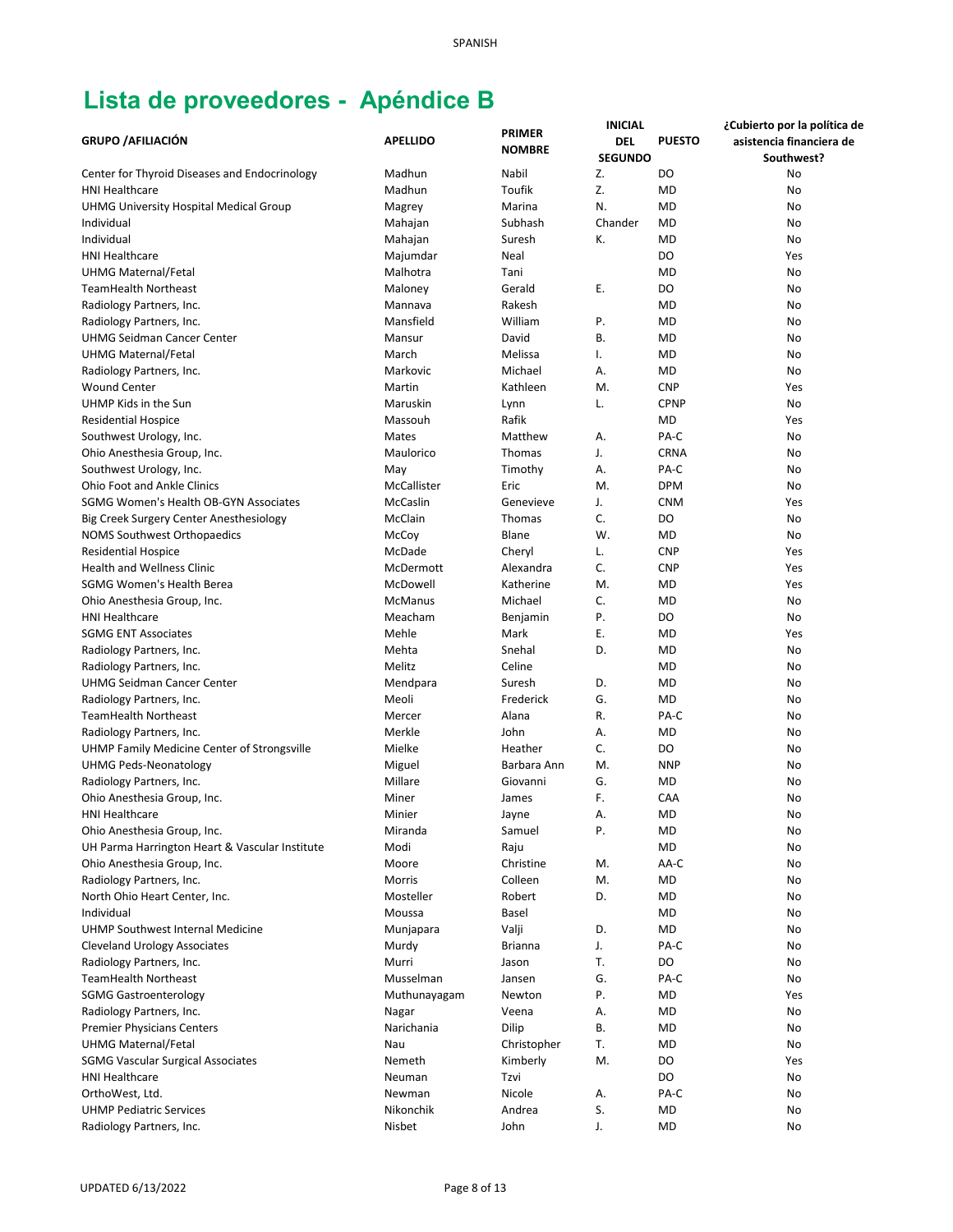| <b>NOMBRE</b><br><b>SEGUNDO</b><br>Southwest?<br><b>UHMG Peds-Neonatology</b><br>Nock<br>L.<br><b>MD</b><br>No<br>Mary<br>Kelliann<br>N.<br>PA-C<br><b>NOMS Southwest Orthopaedics</b><br>Notaro<br>No<br><b>CRNA</b><br>Ohio Anesthesia Group, Inc.<br>Novak<br>Andrea<br>No<br><b>UHMG Seidman Cancer Center</b><br>Novak<br>Louis<br>J.<br><b>MD</b><br>No<br>А.<br><b>MD</b><br>Individual<br>David<br>No<br>Novotny<br>Individual<br>Villie<br>R.<br><b>DDS</b><br>Nuggud<br>No<br>К.<br>O'Brien<br>DO<br><b>SGMG Family Practice Berea</b><br>Yes<br>Lucy<br>Ockner<br>L.<br><b>MD</b><br>Radiology Partners, Inc.<br>James<br>No<br>Oettel<br>J.<br>DO<br>Radiology Partners, Inc.<br>David<br>No<br>Oh<br><b>MD</b><br>No<br>Radiology Partners, Inc.<br>Eugene<br>Okal<br><b>CRNA</b><br>Ohio Anesthesia Group, Inc.<br>No<br>Rosemarie<br>Olicker<br>Arielle<br><b>UHMG Peds-Neonatology</b><br>L.<br><b>MD</b><br>No<br><b>SGMG Women's Health</b><br>O'Neill<br>R.<br><b>MD</b><br>Johanna<br>Yes<br>Catherine<br>D.<br><b>CNP</b><br><b>Ohio Chest Physicians</b><br>O'Regan<br>No<br>O'Toole<br>John<br><b>MD</b><br><b>HNI Healthcare</b><br>M.<br>No<br>Otto<br><b>MD</b><br>Radiology Partners, Inc.<br>Tara<br>M.<br>No<br><b>UHMG Seidman Cancer Center</b><br>Ove<br>MD, PhD<br>No<br>Roger<br>Padula<br>D.A.<br><b>UHMG Seidman Cancer Center</b><br>Gilbert<br>MD<br>No<br>К.<br><b>Observation Unit CNP</b><br>Pallotta<br>Mary<br><b>CNP</b><br>Yes<br><b>UHMP Pandrangi Plastic Surgery</b><br>Pandrangi<br>Vasu<br><b>MD</b><br>No<br>OrthoWest, Ltd.<br>Panigutti<br>Mark<br>Α.<br><b>MD</b><br>No<br>Allergy and Immunology Health Services<br>Panuto<br>John<br>А.<br><b>MD</b><br>No<br>J.<br>DO<br><b>TeamHealth Northeast</b><br>Parente<br>John<br>No<br><b>Wound Center</b><br>R.<br>Paris<br>Joni<br><b>CNP</b><br>Yes<br>Soon<br>J.<br><b>SGMG Cardiothoracic Surgery</b><br>Park<br><b>MD</b><br>Yes<br>Ρ.<br>Individual<br>Parras<br>George<br><b>MD</b><br>No<br>G.<br><b>MD</b><br>Radiology Partners, Inc.<br>Parven<br>Stephen<br>No<br>Radiology Partners, Inc.<br>Passerini<br>Stephen<br>M.<br><b>MD</b><br>No<br>Cardiovascular Medicine Assoc, Inc.<br>Patel<br>Meet<br><b>MD</b><br>No<br>V.<br><b>MD</b><br>Ohio Kidney + Hypertension Center<br>Patel<br>Amitkumar<br>No<br><b>MD</b><br>Patel<br>Malaykumar<br>M.<br>No<br>Radiology Partners, Inc.<br><b>MD</b><br>Radiology Partners, Inc.<br>Pathadan<br>Paul<br>No<br><b>MD</b><br>UHMG Peds-Neonatology<br>Patrinos<br>Mary<br>Elaine<br>No<br><b>HNI Healthcare</b><br><b>MD</b><br>Patterson<br>Linda<br>Α.<br>No<br>Richard<br>D.<br><b>MD</b><br>Patterson<br>No<br>Radiology Partners, Inc.<br>Andrew<br>J.<br>UH Parma Harrington Heart & Vascular Institute<br>MD, PhD<br>Patterson<br>No<br><b>SGMG Behavioral Health</b><br>Pavella<br>Nicole<br>M.<br><b>CNP</b><br>Yes<br>Jeffrey<br>L.<br>DO<br>TeamHealth Northeast<br>Pay<br>No<br>Allison<br>Η.<br><b>MD</b><br>UHMG Peds-Neonatology<br>Payne<br>No<br>G.<br><b>MD</b><br>Yes<br>Pennington<br>Oakview Locum Tenens<br>James<br>V.<br>Radiology Partners, Inc.<br>Perez-Young<br>MD<br>Irene<br>No<br>Alok Bhaiji, MD<br>В.<br><b>CNP</b><br>Pesetsky<br>Laura<br>No<br>DO<br>Radiology Partners, Inc.<br>Peters<br>Austin<br>J.<br>No<br>Keith<br>Americare Kidney Institute<br>Petras<br>M.<br>MD<br>No<br>J.<br>Radiology Partners, Inc.<br>Phelps<br>Susan<br>MD<br>No<br>Ferdinand<br>MD<br><b>SGMG Vascular Surgical Associates</b><br>Plecha<br>M.<br>Yes<br>North Coast Jaw & Implant Center<br>Plona<br>Gregory<br>А.<br><b>DMD</b><br>No<br>Ρ.<br>North Coast Jaw & Implant Center<br>Plona<br>Raymond<br>DDS, MD<br>No<br>J.<br>PA-C<br>Cardiovascular Medicine Assoc, Inc.<br>Pohorence<br>Donald<br>No<br><b>Observation Unit CNP</b><br>Pollack<br>Rebecca<br>Α.<br><b>CNP</b><br>Yes<br>S.<br>SGMG Behavioral Health/Psychiatry<br>Polster<br>Daniel<br>MD<br>Yes<br>Paul<br>В.<br>MD<br>UH Parma Harrington Heart & Vascular Institute<br>Poommipanit<br>No<br>Individual<br>MD<br>Popa<br>Carmen<br>No<br><b>CRNA</b><br>Ohio Anesthesia Group, Inc.<br>Popelas<br>Kristina<br>L.<br>No<br>Individual<br>M.<br>Ph D<br>Poreh<br>Amir<br>No<br>Posch<br>John<br>N.<br>MD<br>Martin & Tipton, Inc.<br>No<br>UHMP Kids in the Sun<br><b>Brian</b><br>S.<br>MD<br>Postma<br>No<br>Southwest Employed PA-C<br>Kali<br>PA-C<br>Potopsky<br>M.<br>Yes |                           |                 | <b>PRIMER</b> | <b>INICIAL</b> |               | ¿Cubierto por la política de |
|-----------------------------------------------------------------------------------------------------------------------------------------------------------------------------------------------------------------------------------------------------------------------------------------------------------------------------------------------------------------------------------------------------------------------------------------------------------------------------------------------------------------------------------------------------------------------------------------------------------------------------------------------------------------------------------------------------------------------------------------------------------------------------------------------------------------------------------------------------------------------------------------------------------------------------------------------------------------------------------------------------------------------------------------------------------------------------------------------------------------------------------------------------------------------------------------------------------------------------------------------------------------------------------------------------------------------------------------------------------------------------------------------------------------------------------------------------------------------------------------------------------------------------------------------------------------------------------------------------------------------------------------------------------------------------------------------------------------------------------------------------------------------------------------------------------------------------------------------------------------------------------------------------------------------------------------------------------------------------------------------------------------------------------------------------------------------------------------------------------------------------------------------------------------------------------------------------------------------------------------------------------------------------------------------------------------------------------------------------------------------------------------------------------------------------------------------------------------------------------------------------------------------------------------------------------------------------------------------------------------------------------------------------------------------------------------------------------------------------------------------------------------------------------------------------------------------------------------------------------------------------------------------------------------------------------------------------------------------------------------------------------------------------------------------------------------------------------------------------------------------------------------------------------------------------------------------------------------------------------------------------------------------------------------------------------------------------------------------------------------------------------------------------------------------------------------------------------------------------------------------------------------------------------------------------------------------------------------------------------------------------------------------------------------------------------------------------------------------------------------------------------------------------------------------------------------------------------------------------------------------------------------------------------------------------------------------------------------------------------------------------------------------------------------------------------------------------------------------------------------------------------------------------------------------------------------------------------------------------------------------------------------------------------------------------------------------------------------------------------------------------------------------------------------------------------------|---------------------------|-----------------|---------------|----------------|---------------|------------------------------|
|                                                                                                                                                                                                                                                                                                                                                                                                                                                                                                                                                                                                                                                                                                                                                                                                                                                                                                                                                                                                                                                                                                                                                                                                                                                                                                                                                                                                                                                                                                                                                                                                                                                                                                                                                                                                                                                                                                                                                                                                                                                                                                                                                                                                                                                                                                                                                                                                                                                                                                                                                                                                                                                                                                                                                                                                                                                                                                                                                                                                                                                                                                                                                                                                                                                                                                                                                                                                                                                                                                                                                                                                                                                                                                                                                                                                                                                                                                                                                                                                                                                                                                                                                                                                                                                                                                                                                                                                                                         | <b>GRUPO / AFILIACIÓN</b> | <b>APELLIDO</b> |               | <b>DEL</b>     | <b>PUESTO</b> | asistencia financiera de     |
|                                                                                                                                                                                                                                                                                                                                                                                                                                                                                                                                                                                                                                                                                                                                                                                                                                                                                                                                                                                                                                                                                                                                                                                                                                                                                                                                                                                                                                                                                                                                                                                                                                                                                                                                                                                                                                                                                                                                                                                                                                                                                                                                                                                                                                                                                                                                                                                                                                                                                                                                                                                                                                                                                                                                                                                                                                                                                                                                                                                                                                                                                                                                                                                                                                                                                                                                                                                                                                                                                                                                                                                                                                                                                                                                                                                                                                                                                                                                                                                                                                                                                                                                                                                                                                                                                                                                                                                                                                         |                           |                 |               |                |               |                              |
|                                                                                                                                                                                                                                                                                                                                                                                                                                                                                                                                                                                                                                                                                                                                                                                                                                                                                                                                                                                                                                                                                                                                                                                                                                                                                                                                                                                                                                                                                                                                                                                                                                                                                                                                                                                                                                                                                                                                                                                                                                                                                                                                                                                                                                                                                                                                                                                                                                                                                                                                                                                                                                                                                                                                                                                                                                                                                                                                                                                                                                                                                                                                                                                                                                                                                                                                                                                                                                                                                                                                                                                                                                                                                                                                                                                                                                                                                                                                                                                                                                                                                                                                                                                                                                                                                                                                                                                                                                         |                           |                 |               |                |               |                              |
|                                                                                                                                                                                                                                                                                                                                                                                                                                                                                                                                                                                                                                                                                                                                                                                                                                                                                                                                                                                                                                                                                                                                                                                                                                                                                                                                                                                                                                                                                                                                                                                                                                                                                                                                                                                                                                                                                                                                                                                                                                                                                                                                                                                                                                                                                                                                                                                                                                                                                                                                                                                                                                                                                                                                                                                                                                                                                                                                                                                                                                                                                                                                                                                                                                                                                                                                                                                                                                                                                                                                                                                                                                                                                                                                                                                                                                                                                                                                                                                                                                                                                                                                                                                                                                                                                                                                                                                                                                         |                           |                 |               |                |               |                              |
|                                                                                                                                                                                                                                                                                                                                                                                                                                                                                                                                                                                                                                                                                                                                                                                                                                                                                                                                                                                                                                                                                                                                                                                                                                                                                                                                                                                                                                                                                                                                                                                                                                                                                                                                                                                                                                                                                                                                                                                                                                                                                                                                                                                                                                                                                                                                                                                                                                                                                                                                                                                                                                                                                                                                                                                                                                                                                                                                                                                                                                                                                                                                                                                                                                                                                                                                                                                                                                                                                                                                                                                                                                                                                                                                                                                                                                                                                                                                                                                                                                                                                                                                                                                                                                                                                                                                                                                                                                         |                           |                 |               |                |               |                              |
|                                                                                                                                                                                                                                                                                                                                                                                                                                                                                                                                                                                                                                                                                                                                                                                                                                                                                                                                                                                                                                                                                                                                                                                                                                                                                                                                                                                                                                                                                                                                                                                                                                                                                                                                                                                                                                                                                                                                                                                                                                                                                                                                                                                                                                                                                                                                                                                                                                                                                                                                                                                                                                                                                                                                                                                                                                                                                                                                                                                                                                                                                                                                                                                                                                                                                                                                                                                                                                                                                                                                                                                                                                                                                                                                                                                                                                                                                                                                                                                                                                                                                                                                                                                                                                                                                                                                                                                                                                         |                           |                 |               |                |               |                              |
|                                                                                                                                                                                                                                                                                                                                                                                                                                                                                                                                                                                                                                                                                                                                                                                                                                                                                                                                                                                                                                                                                                                                                                                                                                                                                                                                                                                                                                                                                                                                                                                                                                                                                                                                                                                                                                                                                                                                                                                                                                                                                                                                                                                                                                                                                                                                                                                                                                                                                                                                                                                                                                                                                                                                                                                                                                                                                                                                                                                                                                                                                                                                                                                                                                                                                                                                                                                                                                                                                                                                                                                                                                                                                                                                                                                                                                                                                                                                                                                                                                                                                                                                                                                                                                                                                                                                                                                                                                         |                           |                 |               |                |               |                              |
|                                                                                                                                                                                                                                                                                                                                                                                                                                                                                                                                                                                                                                                                                                                                                                                                                                                                                                                                                                                                                                                                                                                                                                                                                                                                                                                                                                                                                                                                                                                                                                                                                                                                                                                                                                                                                                                                                                                                                                                                                                                                                                                                                                                                                                                                                                                                                                                                                                                                                                                                                                                                                                                                                                                                                                                                                                                                                                                                                                                                                                                                                                                                                                                                                                                                                                                                                                                                                                                                                                                                                                                                                                                                                                                                                                                                                                                                                                                                                                                                                                                                                                                                                                                                                                                                                                                                                                                                                                         |                           |                 |               |                |               |                              |
|                                                                                                                                                                                                                                                                                                                                                                                                                                                                                                                                                                                                                                                                                                                                                                                                                                                                                                                                                                                                                                                                                                                                                                                                                                                                                                                                                                                                                                                                                                                                                                                                                                                                                                                                                                                                                                                                                                                                                                                                                                                                                                                                                                                                                                                                                                                                                                                                                                                                                                                                                                                                                                                                                                                                                                                                                                                                                                                                                                                                                                                                                                                                                                                                                                                                                                                                                                                                                                                                                                                                                                                                                                                                                                                                                                                                                                                                                                                                                                                                                                                                                                                                                                                                                                                                                                                                                                                                                                         |                           |                 |               |                |               |                              |
|                                                                                                                                                                                                                                                                                                                                                                                                                                                                                                                                                                                                                                                                                                                                                                                                                                                                                                                                                                                                                                                                                                                                                                                                                                                                                                                                                                                                                                                                                                                                                                                                                                                                                                                                                                                                                                                                                                                                                                                                                                                                                                                                                                                                                                                                                                                                                                                                                                                                                                                                                                                                                                                                                                                                                                                                                                                                                                                                                                                                                                                                                                                                                                                                                                                                                                                                                                                                                                                                                                                                                                                                                                                                                                                                                                                                                                                                                                                                                                                                                                                                                                                                                                                                                                                                                                                                                                                                                                         |                           |                 |               |                |               |                              |
|                                                                                                                                                                                                                                                                                                                                                                                                                                                                                                                                                                                                                                                                                                                                                                                                                                                                                                                                                                                                                                                                                                                                                                                                                                                                                                                                                                                                                                                                                                                                                                                                                                                                                                                                                                                                                                                                                                                                                                                                                                                                                                                                                                                                                                                                                                                                                                                                                                                                                                                                                                                                                                                                                                                                                                                                                                                                                                                                                                                                                                                                                                                                                                                                                                                                                                                                                                                                                                                                                                                                                                                                                                                                                                                                                                                                                                                                                                                                                                                                                                                                                                                                                                                                                                                                                                                                                                                                                                         |                           |                 |               |                |               |                              |
|                                                                                                                                                                                                                                                                                                                                                                                                                                                                                                                                                                                                                                                                                                                                                                                                                                                                                                                                                                                                                                                                                                                                                                                                                                                                                                                                                                                                                                                                                                                                                                                                                                                                                                                                                                                                                                                                                                                                                                                                                                                                                                                                                                                                                                                                                                                                                                                                                                                                                                                                                                                                                                                                                                                                                                                                                                                                                                                                                                                                                                                                                                                                                                                                                                                                                                                                                                                                                                                                                                                                                                                                                                                                                                                                                                                                                                                                                                                                                                                                                                                                                                                                                                                                                                                                                                                                                                                                                                         |                           |                 |               |                |               |                              |
|                                                                                                                                                                                                                                                                                                                                                                                                                                                                                                                                                                                                                                                                                                                                                                                                                                                                                                                                                                                                                                                                                                                                                                                                                                                                                                                                                                                                                                                                                                                                                                                                                                                                                                                                                                                                                                                                                                                                                                                                                                                                                                                                                                                                                                                                                                                                                                                                                                                                                                                                                                                                                                                                                                                                                                                                                                                                                                                                                                                                                                                                                                                                                                                                                                                                                                                                                                                                                                                                                                                                                                                                                                                                                                                                                                                                                                                                                                                                                                                                                                                                                                                                                                                                                                                                                                                                                                                                                                         |                           |                 |               |                |               |                              |
|                                                                                                                                                                                                                                                                                                                                                                                                                                                                                                                                                                                                                                                                                                                                                                                                                                                                                                                                                                                                                                                                                                                                                                                                                                                                                                                                                                                                                                                                                                                                                                                                                                                                                                                                                                                                                                                                                                                                                                                                                                                                                                                                                                                                                                                                                                                                                                                                                                                                                                                                                                                                                                                                                                                                                                                                                                                                                                                                                                                                                                                                                                                                                                                                                                                                                                                                                                                                                                                                                                                                                                                                                                                                                                                                                                                                                                                                                                                                                                                                                                                                                                                                                                                                                                                                                                                                                                                                                                         |                           |                 |               |                |               |                              |
|                                                                                                                                                                                                                                                                                                                                                                                                                                                                                                                                                                                                                                                                                                                                                                                                                                                                                                                                                                                                                                                                                                                                                                                                                                                                                                                                                                                                                                                                                                                                                                                                                                                                                                                                                                                                                                                                                                                                                                                                                                                                                                                                                                                                                                                                                                                                                                                                                                                                                                                                                                                                                                                                                                                                                                                                                                                                                                                                                                                                                                                                                                                                                                                                                                                                                                                                                                                                                                                                                                                                                                                                                                                                                                                                                                                                                                                                                                                                                                                                                                                                                                                                                                                                                                                                                                                                                                                                                                         |                           |                 |               |                |               |                              |
|                                                                                                                                                                                                                                                                                                                                                                                                                                                                                                                                                                                                                                                                                                                                                                                                                                                                                                                                                                                                                                                                                                                                                                                                                                                                                                                                                                                                                                                                                                                                                                                                                                                                                                                                                                                                                                                                                                                                                                                                                                                                                                                                                                                                                                                                                                                                                                                                                                                                                                                                                                                                                                                                                                                                                                                                                                                                                                                                                                                                                                                                                                                                                                                                                                                                                                                                                                                                                                                                                                                                                                                                                                                                                                                                                                                                                                                                                                                                                                                                                                                                                                                                                                                                                                                                                                                                                                                                                                         |                           |                 |               |                |               |                              |
|                                                                                                                                                                                                                                                                                                                                                                                                                                                                                                                                                                                                                                                                                                                                                                                                                                                                                                                                                                                                                                                                                                                                                                                                                                                                                                                                                                                                                                                                                                                                                                                                                                                                                                                                                                                                                                                                                                                                                                                                                                                                                                                                                                                                                                                                                                                                                                                                                                                                                                                                                                                                                                                                                                                                                                                                                                                                                                                                                                                                                                                                                                                                                                                                                                                                                                                                                                                                                                                                                                                                                                                                                                                                                                                                                                                                                                                                                                                                                                                                                                                                                                                                                                                                                                                                                                                                                                                                                                         |                           |                 |               |                |               |                              |
|                                                                                                                                                                                                                                                                                                                                                                                                                                                                                                                                                                                                                                                                                                                                                                                                                                                                                                                                                                                                                                                                                                                                                                                                                                                                                                                                                                                                                                                                                                                                                                                                                                                                                                                                                                                                                                                                                                                                                                                                                                                                                                                                                                                                                                                                                                                                                                                                                                                                                                                                                                                                                                                                                                                                                                                                                                                                                                                                                                                                                                                                                                                                                                                                                                                                                                                                                                                                                                                                                                                                                                                                                                                                                                                                                                                                                                                                                                                                                                                                                                                                                                                                                                                                                                                                                                                                                                                                                                         |                           |                 |               |                |               |                              |
|                                                                                                                                                                                                                                                                                                                                                                                                                                                                                                                                                                                                                                                                                                                                                                                                                                                                                                                                                                                                                                                                                                                                                                                                                                                                                                                                                                                                                                                                                                                                                                                                                                                                                                                                                                                                                                                                                                                                                                                                                                                                                                                                                                                                                                                                                                                                                                                                                                                                                                                                                                                                                                                                                                                                                                                                                                                                                                                                                                                                                                                                                                                                                                                                                                                                                                                                                                                                                                                                                                                                                                                                                                                                                                                                                                                                                                                                                                                                                                                                                                                                                                                                                                                                                                                                                                                                                                                                                                         |                           |                 |               |                |               |                              |
|                                                                                                                                                                                                                                                                                                                                                                                                                                                                                                                                                                                                                                                                                                                                                                                                                                                                                                                                                                                                                                                                                                                                                                                                                                                                                                                                                                                                                                                                                                                                                                                                                                                                                                                                                                                                                                                                                                                                                                                                                                                                                                                                                                                                                                                                                                                                                                                                                                                                                                                                                                                                                                                                                                                                                                                                                                                                                                                                                                                                                                                                                                                                                                                                                                                                                                                                                                                                                                                                                                                                                                                                                                                                                                                                                                                                                                                                                                                                                                                                                                                                                                                                                                                                                                                                                                                                                                                                                                         |                           |                 |               |                |               |                              |
|                                                                                                                                                                                                                                                                                                                                                                                                                                                                                                                                                                                                                                                                                                                                                                                                                                                                                                                                                                                                                                                                                                                                                                                                                                                                                                                                                                                                                                                                                                                                                                                                                                                                                                                                                                                                                                                                                                                                                                                                                                                                                                                                                                                                                                                                                                                                                                                                                                                                                                                                                                                                                                                                                                                                                                                                                                                                                                                                                                                                                                                                                                                                                                                                                                                                                                                                                                                                                                                                                                                                                                                                                                                                                                                                                                                                                                                                                                                                                                                                                                                                                                                                                                                                                                                                                                                                                                                                                                         |                           |                 |               |                |               |                              |
|                                                                                                                                                                                                                                                                                                                                                                                                                                                                                                                                                                                                                                                                                                                                                                                                                                                                                                                                                                                                                                                                                                                                                                                                                                                                                                                                                                                                                                                                                                                                                                                                                                                                                                                                                                                                                                                                                                                                                                                                                                                                                                                                                                                                                                                                                                                                                                                                                                                                                                                                                                                                                                                                                                                                                                                                                                                                                                                                                                                                                                                                                                                                                                                                                                                                                                                                                                                                                                                                                                                                                                                                                                                                                                                                                                                                                                                                                                                                                                                                                                                                                                                                                                                                                                                                                                                                                                                                                                         |                           |                 |               |                |               |                              |
|                                                                                                                                                                                                                                                                                                                                                                                                                                                                                                                                                                                                                                                                                                                                                                                                                                                                                                                                                                                                                                                                                                                                                                                                                                                                                                                                                                                                                                                                                                                                                                                                                                                                                                                                                                                                                                                                                                                                                                                                                                                                                                                                                                                                                                                                                                                                                                                                                                                                                                                                                                                                                                                                                                                                                                                                                                                                                                                                                                                                                                                                                                                                                                                                                                                                                                                                                                                                                                                                                                                                                                                                                                                                                                                                                                                                                                                                                                                                                                                                                                                                                                                                                                                                                                                                                                                                                                                                                                         |                           |                 |               |                |               |                              |
|                                                                                                                                                                                                                                                                                                                                                                                                                                                                                                                                                                                                                                                                                                                                                                                                                                                                                                                                                                                                                                                                                                                                                                                                                                                                                                                                                                                                                                                                                                                                                                                                                                                                                                                                                                                                                                                                                                                                                                                                                                                                                                                                                                                                                                                                                                                                                                                                                                                                                                                                                                                                                                                                                                                                                                                                                                                                                                                                                                                                                                                                                                                                                                                                                                                                                                                                                                                                                                                                                                                                                                                                                                                                                                                                                                                                                                                                                                                                                                                                                                                                                                                                                                                                                                                                                                                                                                                                                                         |                           |                 |               |                |               |                              |
|                                                                                                                                                                                                                                                                                                                                                                                                                                                                                                                                                                                                                                                                                                                                                                                                                                                                                                                                                                                                                                                                                                                                                                                                                                                                                                                                                                                                                                                                                                                                                                                                                                                                                                                                                                                                                                                                                                                                                                                                                                                                                                                                                                                                                                                                                                                                                                                                                                                                                                                                                                                                                                                                                                                                                                                                                                                                                                                                                                                                                                                                                                                                                                                                                                                                                                                                                                                                                                                                                                                                                                                                                                                                                                                                                                                                                                                                                                                                                                                                                                                                                                                                                                                                                                                                                                                                                                                                                                         |                           |                 |               |                |               |                              |
|                                                                                                                                                                                                                                                                                                                                                                                                                                                                                                                                                                                                                                                                                                                                                                                                                                                                                                                                                                                                                                                                                                                                                                                                                                                                                                                                                                                                                                                                                                                                                                                                                                                                                                                                                                                                                                                                                                                                                                                                                                                                                                                                                                                                                                                                                                                                                                                                                                                                                                                                                                                                                                                                                                                                                                                                                                                                                                                                                                                                                                                                                                                                                                                                                                                                                                                                                                                                                                                                                                                                                                                                                                                                                                                                                                                                                                                                                                                                                                                                                                                                                                                                                                                                                                                                                                                                                                                                                                         |                           |                 |               |                |               |                              |
|                                                                                                                                                                                                                                                                                                                                                                                                                                                                                                                                                                                                                                                                                                                                                                                                                                                                                                                                                                                                                                                                                                                                                                                                                                                                                                                                                                                                                                                                                                                                                                                                                                                                                                                                                                                                                                                                                                                                                                                                                                                                                                                                                                                                                                                                                                                                                                                                                                                                                                                                                                                                                                                                                                                                                                                                                                                                                                                                                                                                                                                                                                                                                                                                                                                                                                                                                                                                                                                                                                                                                                                                                                                                                                                                                                                                                                                                                                                                                                                                                                                                                                                                                                                                                                                                                                                                                                                                                                         |                           |                 |               |                |               |                              |
|                                                                                                                                                                                                                                                                                                                                                                                                                                                                                                                                                                                                                                                                                                                                                                                                                                                                                                                                                                                                                                                                                                                                                                                                                                                                                                                                                                                                                                                                                                                                                                                                                                                                                                                                                                                                                                                                                                                                                                                                                                                                                                                                                                                                                                                                                                                                                                                                                                                                                                                                                                                                                                                                                                                                                                                                                                                                                                                                                                                                                                                                                                                                                                                                                                                                                                                                                                                                                                                                                                                                                                                                                                                                                                                                                                                                                                                                                                                                                                                                                                                                                                                                                                                                                                                                                                                                                                                                                                         |                           |                 |               |                |               |                              |
|                                                                                                                                                                                                                                                                                                                                                                                                                                                                                                                                                                                                                                                                                                                                                                                                                                                                                                                                                                                                                                                                                                                                                                                                                                                                                                                                                                                                                                                                                                                                                                                                                                                                                                                                                                                                                                                                                                                                                                                                                                                                                                                                                                                                                                                                                                                                                                                                                                                                                                                                                                                                                                                                                                                                                                                                                                                                                                                                                                                                                                                                                                                                                                                                                                                                                                                                                                                                                                                                                                                                                                                                                                                                                                                                                                                                                                                                                                                                                                                                                                                                                                                                                                                                                                                                                                                                                                                                                                         |                           |                 |               |                |               |                              |
|                                                                                                                                                                                                                                                                                                                                                                                                                                                                                                                                                                                                                                                                                                                                                                                                                                                                                                                                                                                                                                                                                                                                                                                                                                                                                                                                                                                                                                                                                                                                                                                                                                                                                                                                                                                                                                                                                                                                                                                                                                                                                                                                                                                                                                                                                                                                                                                                                                                                                                                                                                                                                                                                                                                                                                                                                                                                                                                                                                                                                                                                                                                                                                                                                                                                                                                                                                                                                                                                                                                                                                                                                                                                                                                                                                                                                                                                                                                                                                                                                                                                                                                                                                                                                                                                                                                                                                                                                                         |                           |                 |               |                |               |                              |
|                                                                                                                                                                                                                                                                                                                                                                                                                                                                                                                                                                                                                                                                                                                                                                                                                                                                                                                                                                                                                                                                                                                                                                                                                                                                                                                                                                                                                                                                                                                                                                                                                                                                                                                                                                                                                                                                                                                                                                                                                                                                                                                                                                                                                                                                                                                                                                                                                                                                                                                                                                                                                                                                                                                                                                                                                                                                                                                                                                                                                                                                                                                                                                                                                                                                                                                                                                                                                                                                                                                                                                                                                                                                                                                                                                                                                                                                                                                                                                                                                                                                                                                                                                                                                                                                                                                                                                                                                                         |                           |                 |               |                |               |                              |
|                                                                                                                                                                                                                                                                                                                                                                                                                                                                                                                                                                                                                                                                                                                                                                                                                                                                                                                                                                                                                                                                                                                                                                                                                                                                                                                                                                                                                                                                                                                                                                                                                                                                                                                                                                                                                                                                                                                                                                                                                                                                                                                                                                                                                                                                                                                                                                                                                                                                                                                                                                                                                                                                                                                                                                                                                                                                                                                                                                                                                                                                                                                                                                                                                                                                                                                                                                                                                                                                                                                                                                                                                                                                                                                                                                                                                                                                                                                                                                                                                                                                                                                                                                                                                                                                                                                                                                                                                                         |                           |                 |               |                |               |                              |
|                                                                                                                                                                                                                                                                                                                                                                                                                                                                                                                                                                                                                                                                                                                                                                                                                                                                                                                                                                                                                                                                                                                                                                                                                                                                                                                                                                                                                                                                                                                                                                                                                                                                                                                                                                                                                                                                                                                                                                                                                                                                                                                                                                                                                                                                                                                                                                                                                                                                                                                                                                                                                                                                                                                                                                                                                                                                                                                                                                                                                                                                                                                                                                                                                                                                                                                                                                                                                                                                                                                                                                                                                                                                                                                                                                                                                                                                                                                                                                                                                                                                                                                                                                                                                                                                                                                                                                                                                                         |                           |                 |               |                |               |                              |
|                                                                                                                                                                                                                                                                                                                                                                                                                                                                                                                                                                                                                                                                                                                                                                                                                                                                                                                                                                                                                                                                                                                                                                                                                                                                                                                                                                                                                                                                                                                                                                                                                                                                                                                                                                                                                                                                                                                                                                                                                                                                                                                                                                                                                                                                                                                                                                                                                                                                                                                                                                                                                                                                                                                                                                                                                                                                                                                                                                                                                                                                                                                                                                                                                                                                                                                                                                                                                                                                                                                                                                                                                                                                                                                                                                                                                                                                                                                                                                                                                                                                                                                                                                                                                                                                                                                                                                                                                                         |                           |                 |               |                |               |                              |
|                                                                                                                                                                                                                                                                                                                                                                                                                                                                                                                                                                                                                                                                                                                                                                                                                                                                                                                                                                                                                                                                                                                                                                                                                                                                                                                                                                                                                                                                                                                                                                                                                                                                                                                                                                                                                                                                                                                                                                                                                                                                                                                                                                                                                                                                                                                                                                                                                                                                                                                                                                                                                                                                                                                                                                                                                                                                                                                                                                                                                                                                                                                                                                                                                                                                                                                                                                                                                                                                                                                                                                                                                                                                                                                                                                                                                                                                                                                                                                                                                                                                                                                                                                                                                                                                                                                                                                                                                                         |                           |                 |               |                |               |                              |
|                                                                                                                                                                                                                                                                                                                                                                                                                                                                                                                                                                                                                                                                                                                                                                                                                                                                                                                                                                                                                                                                                                                                                                                                                                                                                                                                                                                                                                                                                                                                                                                                                                                                                                                                                                                                                                                                                                                                                                                                                                                                                                                                                                                                                                                                                                                                                                                                                                                                                                                                                                                                                                                                                                                                                                                                                                                                                                                                                                                                                                                                                                                                                                                                                                                                                                                                                                                                                                                                                                                                                                                                                                                                                                                                                                                                                                                                                                                                                                                                                                                                                                                                                                                                                                                                                                                                                                                                                                         |                           |                 |               |                |               |                              |
|                                                                                                                                                                                                                                                                                                                                                                                                                                                                                                                                                                                                                                                                                                                                                                                                                                                                                                                                                                                                                                                                                                                                                                                                                                                                                                                                                                                                                                                                                                                                                                                                                                                                                                                                                                                                                                                                                                                                                                                                                                                                                                                                                                                                                                                                                                                                                                                                                                                                                                                                                                                                                                                                                                                                                                                                                                                                                                                                                                                                                                                                                                                                                                                                                                                                                                                                                                                                                                                                                                                                                                                                                                                                                                                                                                                                                                                                                                                                                                                                                                                                                                                                                                                                                                                                                                                                                                                                                                         |                           |                 |               |                |               |                              |
|                                                                                                                                                                                                                                                                                                                                                                                                                                                                                                                                                                                                                                                                                                                                                                                                                                                                                                                                                                                                                                                                                                                                                                                                                                                                                                                                                                                                                                                                                                                                                                                                                                                                                                                                                                                                                                                                                                                                                                                                                                                                                                                                                                                                                                                                                                                                                                                                                                                                                                                                                                                                                                                                                                                                                                                                                                                                                                                                                                                                                                                                                                                                                                                                                                                                                                                                                                                                                                                                                                                                                                                                                                                                                                                                                                                                                                                                                                                                                                                                                                                                                                                                                                                                                                                                                                                                                                                                                                         |                           |                 |               |                |               |                              |
|                                                                                                                                                                                                                                                                                                                                                                                                                                                                                                                                                                                                                                                                                                                                                                                                                                                                                                                                                                                                                                                                                                                                                                                                                                                                                                                                                                                                                                                                                                                                                                                                                                                                                                                                                                                                                                                                                                                                                                                                                                                                                                                                                                                                                                                                                                                                                                                                                                                                                                                                                                                                                                                                                                                                                                                                                                                                                                                                                                                                                                                                                                                                                                                                                                                                                                                                                                                                                                                                                                                                                                                                                                                                                                                                                                                                                                                                                                                                                                                                                                                                                                                                                                                                                                                                                                                                                                                                                                         |                           |                 |               |                |               |                              |
|                                                                                                                                                                                                                                                                                                                                                                                                                                                                                                                                                                                                                                                                                                                                                                                                                                                                                                                                                                                                                                                                                                                                                                                                                                                                                                                                                                                                                                                                                                                                                                                                                                                                                                                                                                                                                                                                                                                                                                                                                                                                                                                                                                                                                                                                                                                                                                                                                                                                                                                                                                                                                                                                                                                                                                                                                                                                                                                                                                                                                                                                                                                                                                                                                                                                                                                                                                                                                                                                                                                                                                                                                                                                                                                                                                                                                                                                                                                                                                                                                                                                                                                                                                                                                                                                                                                                                                                                                                         |                           |                 |               |                |               |                              |
|                                                                                                                                                                                                                                                                                                                                                                                                                                                                                                                                                                                                                                                                                                                                                                                                                                                                                                                                                                                                                                                                                                                                                                                                                                                                                                                                                                                                                                                                                                                                                                                                                                                                                                                                                                                                                                                                                                                                                                                                                                                                                                                                                                                                                                                                                                                                                                                                                                                                                                                                                                                                                                                                                                                                                                                                                                                                                                                                                                                                                                                                                                                                                                                                                                                                                                                                                                                                                                                                                                                                                                                                                                                                                                                                                                                                                                                                                                                                                                                                                                                                                                                                                                                                                                                                                                                                                                                                                                         |                           |                 |               |                |               |                              |
|                                                                                                                                                                                                                                                                                                                                                                                                                                                                                                                                                                                                                                                                                                                                                                                                                                                                                                                                                                                                                                                                                                                                                                                                                                                                                                                                                                                                                                                                                                                                                                                                                                                                                                                                                                                                                                                                                                                                                                                                                                                                                                                                                                                                                                                                                                                                                                                                                                                                                                                                                                                                                                                                                                                                                                                                                                                                                                                                                                                                                                                                                                                                                                                                                                                                                                                                                                                                                                                                                                                                                                                                                                                                                                                                                                                                                                                                                                                                                                                                                                                                                                                                                                                                                                                                                                                                                                                                                                         |                           |                 |               |                |               |                              |
|                                                                                                                                                                                                                                                                                                                                                                                                                                                                                                                                                                                                                                                                                                                                                                                                                                                                                                                                                                                                                                                                                                                                                                                                                                                                                                                                                                                                                                                                                                                                                                                                                                                                                                                                                                                                                                                                                                                                                                                                                                                                                                                                                                                                                                                                                                                                                                                                                                                                                                                                                                                                                                                                                                                                                                                                                                                                                                                                                                                                                                                                                                                                                                                                                                                                                                                                                                                                                                                                                                                                                                                                                                                                                                                                                                                                                                                                                                                                                                                                                                                                                                                                                                                                                                                                                                                                                                                                                                         |                           |                 |               |                |               |                              |
|                                                                                                                                                                                                                                                                                                                                                                                                                                                                                                                                                                                                                                                                                                                                                                                                                                                                                                                                                                                                                                                                                                                                                                                                                                                                                                                                                                                                                                                                                                                                                                                                                                                                                                                                                                                                                                                                                                                                                                                                                                                                                                                                                                                                                                                                                                                                                                                                                                                                                                                                                                                                                                                                                                                                                                                                                                                                                                                                                                                                                                                                                                                                                                                                                                                                                                                                                                                                                                                                                                                                                                                                                                                                                                                                                                                                                                                                                                                                                                                                                                                                                                                                                                                                                                                                                                                                                                                                                                         |                           |                 |               |                |               |                              |
|                                                                                                                                                                                                                                                                                                                                                                                                                                                                                                                                                                                                                                                                                                                                                                                                                                                                                                                                                                                                                                                                                                                                                                                                                                                                                                                                                                                                                                                                                                                                                                                                                                                                                                                                                                                                                                                                                                                                                                                                                                                                                                                                                                                                                                                                                                                                                                                                                                                                                                                                                                                                                                                                                                                                                                                                                                                                                                                                                                                                                                                                                                                                                                                                                                                                                                                                                                                                                                                                                                                                                                                                                                                                                                                                                                                                                                                                                                                                                                                                                                                                                                                                                                                                                                                                                                                                                                                                                                         |                           |                 |               |                |               |                              |
|                                                                                                                                                                                                                                                                                                                                                                                                                                                                                                                                                                                                                                                                                                                                                                                                                                                                                                                                                                                                                                                                                                                                                                                                                                                                                                                                                                                                                                                                                                                                                                                                                                                                                                                                                                                                                                                                                                                                                                                                                                                                                                                                                                                                                                                                                                                                                                                                                                                                                                                                                                                                                                                                                                                                                                                                                                                                                                                                                                                                                                                                                                                                                                                                                                                                                                                                                                                                                                                                                                                                                                                                                                                                                                                                                                                                                                                                                                                                                                                                                                                                                                                                                                                                                                                                                                                                                                                                                                         |                           |                 |               |                |               |                              |
|                                                                                                                                                                                                                                                                                                                                                                                                                                                                                                                                                                                                                                                                                                                                                                                                                                                                                                                                                                                                                                                                                                                                                                                                                                                                                                                                                                                                                                                                                                                                                                                                                                                                                                                                                                                                                                                                                                                                                                                                                                                                                                                                                                                                                                                                                                                                                                                                                                                                                                                                                                                                                                                                                                                                                                                                                                                                                                                                                                                                                                                                                                                                                                                                                                                                                                                                                                                                                                                                                                                                                                                                                                                                                                                                                                                                                                                                                                                                                                                                                                                                                                                                                                                                                                                                                                                                                                                                                                         |                           |                 |               |                |               |                              |
|                                                                                                                                                                                                                                                                                                                                                                                                                                                                                                                                                                                                                                                                                                                                                                                                                                                                                                                                                                                                                                                                                                                                                                                                                                                                                                                                                                                                                                                                                                                                                                                                                                                                                                                                                                                                                                                                                                                                                                                                                                                                                                                                                                                                                                                                                                                                                                                                                                                                                                                                                                                                                                                                                                                                                                                                                                                                                                                                                                                                                                                                                                                                                                                                                                                                                                                                                                                                                                                                                                                                                                                                                                                                                                                                                                                                                                                                                                                                                                                                                                                                                                                                                                                                                                                                                                                                                                                                                                         |                           |                 |               |                |               |                              |
|                                                                                                                                                                                                                                                                                                                                                                                                                                                                                                                                                                                                                                                                                                                                                                                                                                                                                                                                                                                                                                                                                                                                                                                                                                                                                                                                                                                                                                                                                                                                                                                                                                                                                                                                                                                                                                                                                                                                                                                                                                                                                                                                                                                                                                                                                                                                                                                                                                                                                                                                                                                                                                                                                                                                                                                                                                                                                                                                                                                                                                                                                                                                                                                                                                                                                                                                                                                                                                                                                                                                                                                                                                                                                                                                                                                                                                                                                                                                                                                                                                                                                                                                                                                                                                                                                                                                                                                                                                         |                           |                 |               |                |               |                              |
|                                                                                                                                                                                                                                                                                                                                                                                                                                                                                                                                                                                                                                                                                                                                                                                                                                                                                                                                                                                                                                                                                                                                                                                                                                                                                                                                                                                                                                                                                                                                                                                                                                                                                                                                                                                                                                                                                                                                                                                                                                                                                                                                                                                                                                                                                                                                                                                                                                                                                                                                                                                                                                                                                                                                                                                                                                                                                                                                                                                                                                                                                                                                                                                                                                                                                                                                                                                                                                                                                                                                                                                                                                                                                                                                                                                                                                                                                                                                                                                                                                                                                                                                                                                                                                                                                                                                                                                                                                         |                           |                 |               |                |               |                              |
|                                                                                                                                                                                                                                                                                                                                                                                                                                                                                                                                                                                                                                                                                                                                                                                                                                                                                                                                                                                                                                                                                                                                                                                                                                                                                                                                                                                                                                                                                                                                                                                                                                                                                                                                                                                                                                                                                                                                                                                                                                                                                                                                                                                                                                                                                                                                                                                                                                                                                                                                                                                                                                                                                                                                                                                                                                                                                                                                                                                                                                                                                                                                                                                                                                                                                                                                                                                                                                                                                                                                                                                                                                                                                                                                                                                                                                                                                                                                                                                                                                                                                                                                                                                                                                                                                                                                                                                                                                         |                           |                 |               |                |               |                              |
|                                                                                                                                                                                                                                                                                                                                                                                                                                                                                                                                                                                                                                                                                                                                                                                                                                                                                                                                                                                                                                                                                                                                                                                                                                                                                                                                                                                                                                                                                                                                                                                                                                                                                                                                                                                                                                                                                                                                                                                                                                                                                                                                                                                                                                                                                                                                                                                                                                                                                                                                                                                                                                                                                                                                                                                                                                                                                                                                                                                                                                                                                                                                                                                                                                                                                                                                                                                                                                                                                                                                                                                                                                                                                                                                                                                                                                                                                                                                                                                                                                                                                                                                                                                                                                                                                                                                                                                                                                         |                           |                 |               |                |               |                              |
|                                                                                                                                                                                                                                                                                                                                                                                                                                                                                                                                                                                                                                                                                                                                                                                                                                                                                                                                                                                                                                                                                                                                                                                                                                                                                                                                                                                                                                                                                                                                                                                                                                                                                                                                                                                                                                                                                                                                                                                                                                                                                                                                                                                                                                                                                                                                                                                                                                                                                                                                                                                                                                                                                                                                                                                                                                                                                                                                                                                                                                                                                                                                                                                                                                                                                                                                                                                                                                                                                                                                                                                                                                                                                                                                                                                                                                                                                                                                                                                                                                                                                                                                                                                                                                                                                                                                                                                                                                         |                           |                 |               |                |               |                              |
|                                                                                                                                                                                                                                                                                                                                                                                                                                                                                                                                                                                                                                                                                                                                                                                                                                                                                                                                                                                                                                                                                                                                                                                                                                                                                                                                                                                                                                                                                                                                                                                                                                                                                                                                                                                                                                                                                                                                                                                                                                                                                                                                                                                                                                                                                                                                                                                                                                                                                                                                                                                                                                                                                                                                                                                                                                                                                                                                                                                                                                                                                                                                                                                                                                                                                                                                                                                                                                                                                                                                                                                                                                                                                                                                                                                                                                                                                                                                                                                                                                                                                                                                                                                                                                                                                                                                                                                                                                         |                           |                 |               |                |               |                              |
|                                                                                                                                                                                                                                                                                                                                                                                                                                                                                                                                                                                                                                                                                                                                                                                                                                                                                                                                                                                                                                                                                                                                                                                                                                                                                                                                                                                                                                                                                                                                                                                                                                                                                                                                                                                                                                                                                                                                                                                                                                                                                                                                                                                                                                                                                                                                                                                                                                                                                                                                                                                                                                                                                                                                                                                                                                                                                                                                                                                                                                                                                                                                                                                                                                                                                                                                                                                                                                                                                                                                                                                                                                                                                                                                                                                                                                                                                                                                                                                                                                                                                                                                                                                                                                                                                                                                                                                                                                         |                           |                 |               |                |               |                              |
|                                                                                                                                                                                                                                                                                                                                                                                                                                                                                                                                                                                                                                                                                                                                                                                                                                                                                                                                                                                                                                                                                                                                                                                                                                                                                                                                                                                                                                                                                                                                                                                                                                                                                                                                                                                                                                                                                                                                                                                                                                                                                                                                                                                                                                                                                                                                                                                                                                                                                                                                                                                                                                                                                                                                                                                                                                                                                                                                                                                                                                                                                                                                                                                                                                                                                                                                                                                                                                                                                                                                                                                                                                                                                                                                                                                                                                                                                                                                                                                                                                                                                                                                                                                                                                                                                                                                                                                                                                         |                           |                 |               |                |               |                              |
|                                                                                                                                                                                                                                                                                                                                                                                                                                                                                                                                                                                                                                                                                                                                                                                                                                                                                                                                                                                                                                                                                                                                                                                                                                                                                                                                                                                                                                                                                                                                                                                                                                                                                                                                                                                                                                                                                                                                                                                                                                                                                                                                                                                                                                                                                                                                                                                                                                                                                                                                                                                                                                                                                                                                                                                                                                                                                                                                                                                                                                                                                                                                                                                                                                                                                                                                                                                                                                                                                                                                                                                                                                                                                                                                                                                                                                                                                                                                                                                                                                                                                                                                                                                                                                                                                                                                                                                                                                         |                           |                 |               |                |               |                              |
|                                                                                                                                                                                                                                                                                                                                                                                                                                                                                                                                                                                                                                                                                                                                                                                                                                                                                                                                                                                                                                                                                                                                                                                                                                                                                                                                                                                                                                                                                                                                                                                                                                                                                                                                                                                                                                                                                                                                                                                                                                                                                                                                                                                                                                                                                                                                                                                                                                                                                                                                                                                                                                                                                                                                                                                                                                                                                                                                                                                                                                                                                                                                                                                                                                                                                                                                                                                                                                                                                                                                                                                                                                                                                                                                                                                                                                                                                                                                                                                                                                                                                                                                                                                                                                                                                                                                                                                                                                         |                           |                 |               |                |               |                              |
|                                                                                                                                                                                                                                                                                                                                                                                                                                                                                                                                                                                                                                                                                                                                                                                                                                                                                                                                                                                                                                                                                                                                                                                                                                                                                                                                                                                                                                                                                                                                                                                                                                                                                                                                                                                                                                                                                                                                                                                                                                                                                                                                                                                                                                                                                                                                                                                                                                                                                                                                                                                                                                                                                                                                                                                                                                                                                                                                                                                                                                                                                                                                                                                                                                                                                                                                                                                                                                                                                                                                                                                                                                                                                                                                                                                                                                                                                                                                                                                                                                                                                                                                                                                                                                                                                                                                                                                                                                         |                           |                 |               |                |               |                              |
|                                                                                                                                                                                                                                                                                                                                                                                                                                                                                                                                                                                                                                                                                                                                                                                                                                                                                                                                                                                                                                                                                                                                                                                                                                                                                                                                                                                                                                                                                                                                                                                                                                                                                                                                                                                                                                                                                                                                                                                                                                                                                                                                                                                                                                                                                                                                                                                                                                                                                                                                                                                                                                                                                                                                                                                                                                                                                                                                                                                                                                                                                                                                                                                                                                                                                                                                                                                                                                                                                                                                                                                                                                                                                                                                                                                                                                                                                                                                                                                                                                                                                                                                                                                                                                                                                                                                                                                                                                         |                           |                 |               |                |               |                              |
|                                                                                                                                                                                                                                                                                                                                                                                                                                                                                                                                                                                                                                                                                                                                                                                                                                                                                                                                                                                                                                                                                                                                                                                                                                                                                                                                                                                                                                                                                                                                                                                                                                                                                                                                                                                                                                                                                                                                                                                                                                                                                                                                                                                                                                                                                                                                                                                                                                                                                                                                                                                                                                                                                                                                                                                                                                                                                                                                                                                                                                                                                                                                                                                                                                                                                                                                                                                                                                                                                                                                                                                                                                                                                                                                                                                                                                                                                                                                                                                                                                                                                                                                                                                                                                                                                                                                                                                                                                         | Radiology Partners, Inc.  | Poulton         | Thomas        | В.             | MD            | No                           |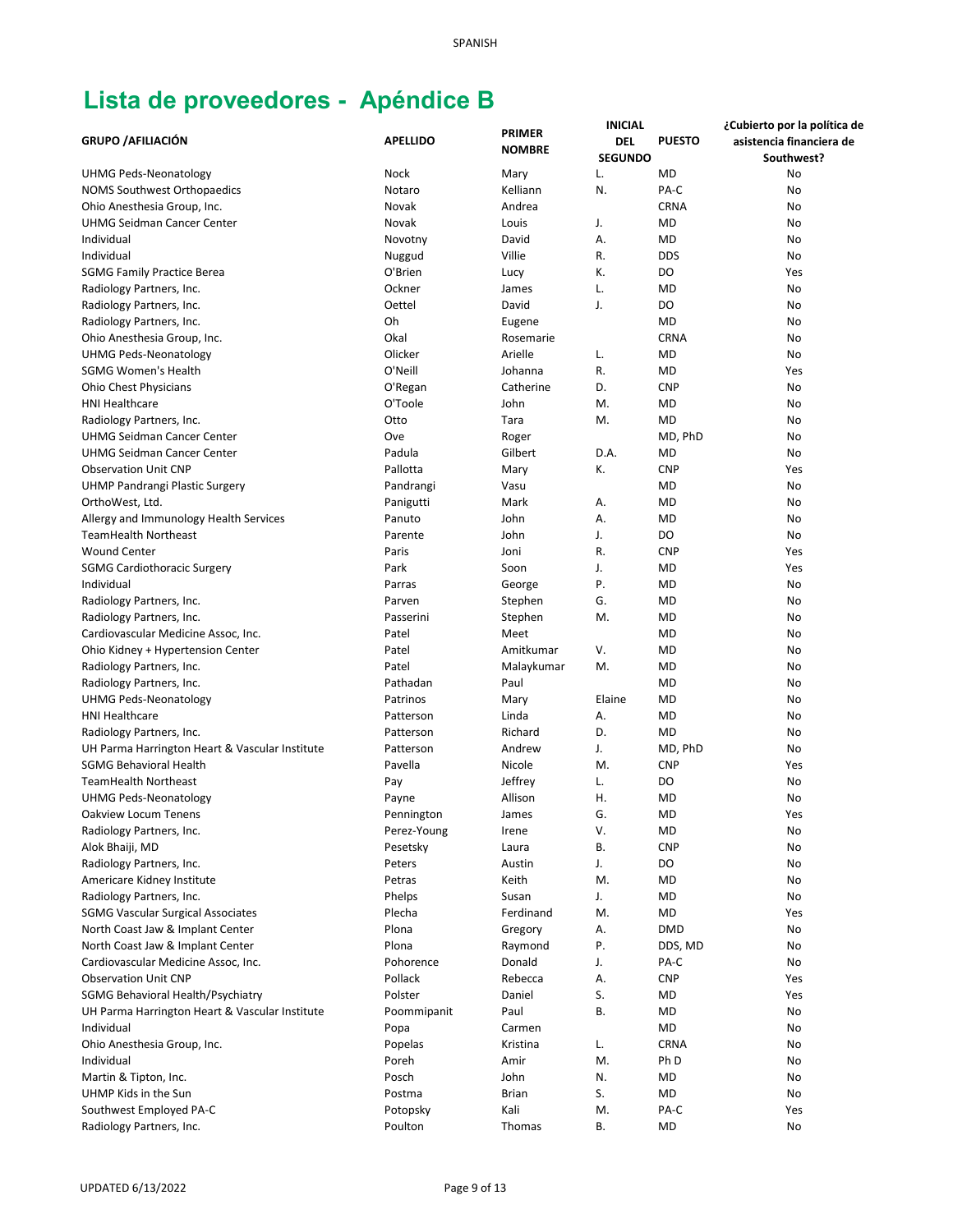| <b>GRUPO / AFILIACIÓN</b>                         | <b>APELLIDO</b> | <b>PRIMER</b><br><b>NOMBRE</b> | <b>INICIAL</b><br>DEL | <b>PUESTO</b> | ¿Cubierto por la política de<br>asistencia financiera de |
|---------------------------------------------------|-----------------|--------------------------------|-----------------------|---------------|----------------------------------------------------------|
|                                                   |                 |                                | <b>SEGUNDO</b>        |               | Southwest?                                               |
| Radiology Partners, Inc.                          | Prabhuswamy     | Anjan                          |                       | <b>MD</b>     | No                                                       |
| Individual                                        | Prescott        | Jon                            | S.                    | <b>MD</b>     | No                                                       |
| Southwest Family Physicians                       | Prezenkowski    | Michele                        | L.                    | <b>CNP</b>    | Yes                                                      |
| Radiology Partners, Inc.                          | Priddy          | Nathan                         | К.                    | <b>MD</b>     | No                                                       |
| St. Vincent Medical Group                         | Pristas         | Leslie                         | L.K.                  | DO            | No                                                       |
| Visage Surgical Institute                         | Quereshy        | Faisal                         | А.                    | <b>MD</b>     | No                                                       |
| Bayless-Pathmark Diagnostic Pathology Consultants | Rabinowitz      | Martin                         | Z.                    | <b>MD</b>     | No                                                       |
| <b>UHMG Peds-Neonatology</b>                      | Raffay          | Thomas                         | M.                    | <b>MD</b>     | No                                                       |
| Radiology Partners, Inc.                          | Rafie           | Shervin                        |                       | <b>MD</b>     | No                                                       |
| Radiology Partners, Inc.                          | Raines-Hepple   | Robert                         | Ρ.                    | <b>MD</b>     | No                                                       |
| Raj Plastic Surgery                               | Raj             | Joyesh                         |                       | <b>MD</b>     | No                                                       |
| <b>SGMG Cardiovascular Medicine</b>               | Ramanavarapu    | Sampath                        | К.                    | <b>MD</b>     | Yes                                                      |
| Radiology Partners, Inc.                          | Ramas           | Carla                          |                       | <b>MD</b>     | No                                                       |
| <b>Premier Physicians Centers</b>                 | Ramella         | Aman                           | N.                    | <b>MD</b>     | No                                                       |
| UH Parma Harrington Heart & Vascular Institute    | Ramicone        | James                          | C.                    | DO            | No                                                       |
| Americare Kidney Institute                        | Rao             | Akhilesh                       |                       | <b>MD</b>     | No                                                       |
| UH Ohio Medical Group                             | Rashidi         | Arash                          |                       | <b>MD</b>     | No                                                       |
| UH Ohio Medical Group                             | Ravi            | Ram                            | C.                    | <b>MD</b>     | No                                                       |
| Southwest Neurology, Inc.                         | Ravishankar     | Kempsagar                      | C.                    | MD            | No                                                       |
| Rockland A. Ray, DDS                              | Ray             | Rockland                       | А.                    | <b>DDS</b>    | No                                                       |
| <b>TeamHealth Northeast</b>                       | Rayokovich      | <b>Brooke</b>                  | А.                    | PA-C          | No                                                       |
| <b>HNI Healthcare</b>                             | Reddy           |                                | N.                    | MD            | Yes                                                      |
|                                                   |                 | Aparna                         | S.                    |               |                                                          |
| Radiology Partners, Inc.                          | Redlich         | Robert                         |                       | MD            | No                                                       |
| Associates in Dermatology                         | Reep            | Michael                        | D.                    | <b>MD</b>     | No                                                       |
| <b>Observation Unit CNP</b>                       | Reese-Rusnak    | Charlene                       | M.                    | <b>CNP</b>    | Yes                                                      |
| <b>HNI Healthcare</b>                             | Repenning       | Dennis                         | В.                    | <b>MD</b>     | Yes                                                      |
| Ohio Anesthesia Group, Inc.                       | Reynolds        | Stuart                         | M.                    | CAA           | No                                                       |
| <b>Residential Hospice</b>                        | Reynolds        | Nicole                         | M.                    | <b>CNP</b>    | Yes                                                      |
| Southwest Employed PA-C                           | Reynolds        | Paul                           |                       | PA-C          | Yes                                                      |
| <b>UH Neurological Surgery</b>                    | Rhiew           | Richard                        | <b>B.</b>             | MD, Ph D      | No                                                       |
| <b>TeamHealth Northeast</b>                       | Rice            | Janice                         | L.                    | DO            | No                                                       |
| <b>ID Consultants</b>                             | Riebel          | William                        | J.                    | <b>MD</b>     | No                                                       |
| <b>Brunswick Family Practice</b>                  | Robusto         | G. Richard                     |                       | DO            | No                                                       |
| Individual                                        | Rodriguez       | Orlando                        | Ε.                    | <b>MD</b>     | No                                                       |
| <b>SGMG Gastroenterology</b>                      | Rodriguez       | <b>Bianca</b>                  | M.                    | <b>CNP</b>    | Yes                                                      |
| <b>SGMG Vascular Surgical Associates</b>          | Rogers          | Gregory                        | J.                    | MD            | Yes                                                      |
| Radiology Partners, Inc.                          | Ronchi          | Mark                           | G.                    | DO            | No                                                       |
| <b>SGMG Internal Medicine Associates</b>          | Rossi           | Mirela                         | R.                    | <b>MD</b>     | Yes                                                      |
| Radiology Partners, Inc.                          | Rush            | Brett                          | А.                    | DO            | No                                                       |
| Radiology Partners, Inc.                          | Russell         | Timothy                        | G.                    | <b>MD</b>     | No                                                       |
| <b>TeamHealth Northeast</b>                       | Russell         | Darilynn                       | (Tom)                 | <b>MD</b>     | No                                                       |
| <b>UHMG Seidman Cancer Center</b>                 | Russo           | Suzanne                        | M.                    | MD            | No                                                       |
| North Ohio Heart Center, Inc.                     | Rusterholtz     | Lori                           | А.                    | <b>MD</b>     | No                                                       |
| SGMG Spine Center/Pain Management                 | Ryan            | David                          | Α.                    | <b>MD</b>     | Yes                                                      |
| Individual                                        | Sabbagh         | Emile                          | Ι.                    | <b>MD</b>     | No                                                       |
| Radiology Partners, Inc.                          | Sabo            | Stephen                        | W.                    | DO            | No                                                       |
|                                                   |                 |                                |                       | DO            |                                                          |
| Individual                                        | Saghafi         | Kourosh                        |                       |               | No                                                       |
| Yatish Goyal MD, Inc.                             | Sahni           | Priyanka                       |                       | <b>MD</b>     | No                                                       |
| <b>HNI Healthcare</b>                             | Saleem          | Sidrah                         |                       | DO            | Yes                                                      |
| <b>TeamHealth Northeast</b>                       | Salgia          | Anup                           | D.                    | DO            | No                                                       |
| Radiology Partners, Inc.                          | Samaroo         | Tejas                          | J.                    | MD            | No                                                       |
| Radiology Partners, Inc.                          | Santa Maria     | Jed                            | А.                    | <b>MD</b>     | No                                                       |
| Radiology Partners, Inc.                          | Savit           | Russ                           | M.                    | <b>MD</b>     | No                                                       |
| <b>HNI Healthcare</b>                             | Scaccianoce     | Maria                          | D.                    | <b>CNP</b>    | No                                                       |
| Radiology Partners, Inc.                          | Scalf           | Richard                        | Е.                    | <b>MD</b>     | No                                                       |
| Radiology Partners, Inc.                          | Schirmang       | Todd                           | C.                    | <b>MD</b>     | No                                                       |
| Cuyahoga Valley Spine & Arthritis Center, Inc.    | Schnell         | John                           | Ε.                    | <b>MD</b>     | No                                                       |
| NOMS Southwest Orthopaedics                       | Schnell         | Scott                          | G.                    | MD            | No                                                       |
| St. Vincent Medical Group-Orthopedics             | Schnell         | Lisa                           | M.                    | PA-C          | No                                                       |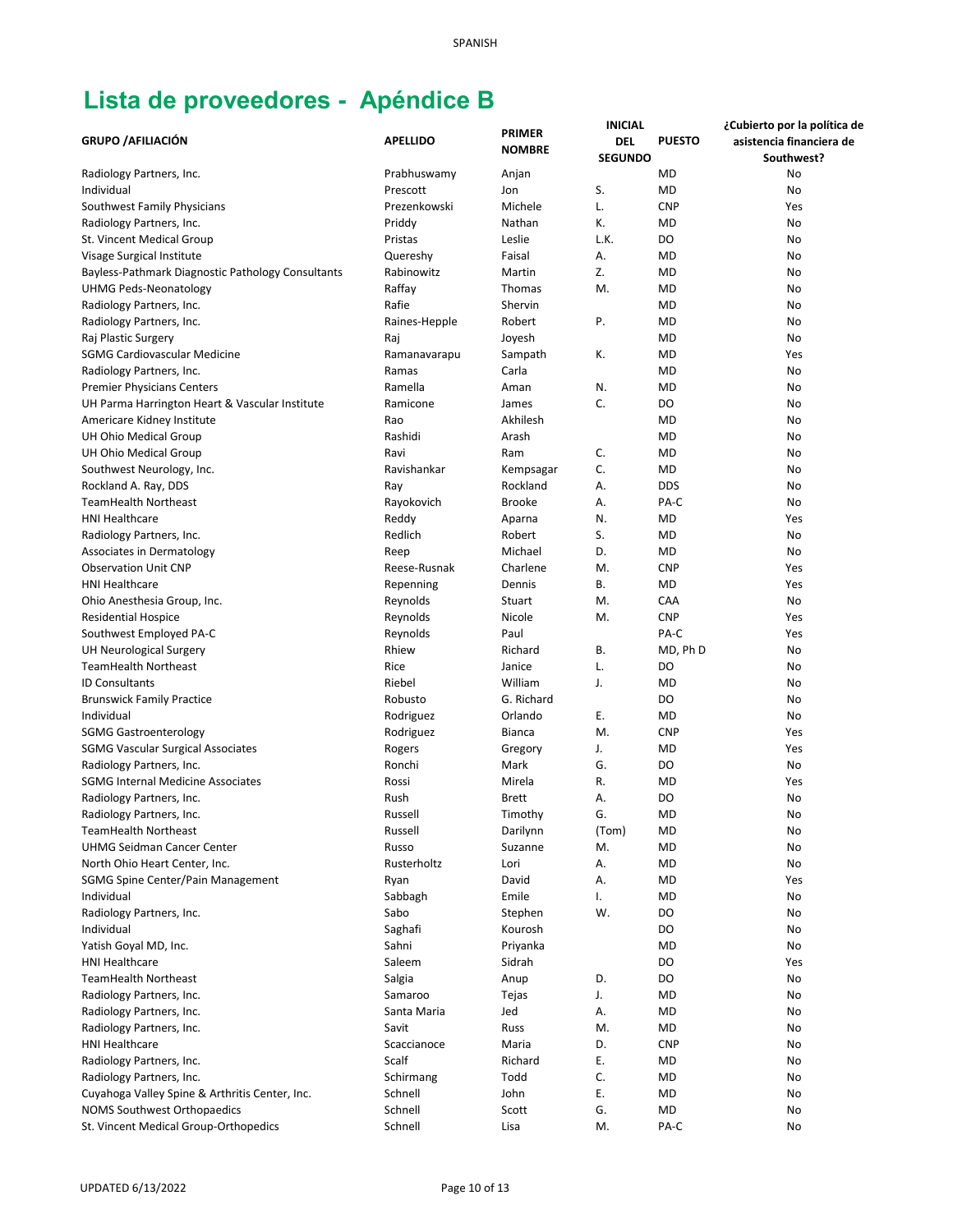| <b>GRUPO / AFILIACIÓN</b>                      | <b>APELLIDO</b>  | <b>PRIMER</b> | <b>INICIAL</b><br>DEL | <b>PUESTO</b> | ¿Cubierto por la política de<br>asistencia financiera de |
|------------------------------------------------|------------------|---------------|-----------------------|---------------|----------------------------------------------------------|
|                                                |                  | <b>NOMBRE</b> | <b>SEGUNDO</b>        |               | Southwest?                                               |
| TeamHealth Northeast                           | Schrock          | Jon           | W.                    | <b>MD</b>     | No                                                       |
| Individual                                     | Seballos         | Raymond       | M.                    | <b>MD</b>     | No                                                       |
| UH Parma Harrington Heart & Vascular Institute | Sechler          | James         | L.                    | <b>MD</b>     | No                                                       |
| <b>HNI Healthcare</b>                          | Seffo            | Firas         |                       | <b>MD</b>     | Yes                                                      |
| <b>UH Neurological Surgery</b>                 | Selman           | Warren        | R.                    | <b>MD</b>     | No                                                       |
| Radiology Partners, Inc.                       | Sessions         | Jordan        | R.                    | DO            | No                                                       |
| Pain Management Clinic                         | Sfeir            | David         | M.                    | <b>MD</b>     | No                                                       |
| Associates in Dermatology                      | Shah             | Mihir         | M.                    | <b>MD</b>     | No                                                       |
| Individual                                     | Shah             | Arunika       | N.                    | <b>MD</b>     | No                                                       |
| Radiology Partners, Inc.                       | Shah             | Samir         | S.                    | <b>MD</b>     | No                                                       |
| UHMP Southwest Internal Medicine               | Shah             | Tushar        | К.                    | <b>MD</b>     | No                                                       |
| Ohio Kidney + Hypertension Center              | Shaheen          | Khaldoon      |                       | <b>MD</b>     | No                                                       |
| <b>TeamHealth Northeast</b>                    | Shannon          | Katherine     | M.                    | <b>CNP</b>    | No                                                       |
| Center for Thyroid Diseases and Endocrinology  | Sharkey-Wells    | Traci         | L.                    | <b>CNP</b>    | No                                                       |
| Cardiovascular Medicine Assoc, Inc.            | Sharma           | Trilok        | C.                    | <b>MD</b>     | No                                                       |
| <b>HNI Healthcare</b>                          | Sharpnack        | Jillian       | M.                    | <b>CNP</b>    | No                                                       |
| <b>Premier Physicians Centers</b>              | Sheppard         | Tanya         | Ι.                    | NP-C          | No                                                       |
| Radiology Partners, Inc.                       | Sherwin          | Joshua        | L.                    | MD            | No                                                       |
| <b>HNI Healthcare</b>                          | Shibeika         | Dalia         | А.                    | MD            | Yes                                                      |
| Radiology Partners, Inc.                       | Shockley         | Joel          | А.                    | MD            | No                                                       |
| Radiology Partners, Inc.                       | Short            | James         | Η.                    | <b>MD</b>     | No                                                       |
| Southwest Urology, Inc.                        | Sidor            | Tim           | А.                    | <b>MD</b>     | No                                                       |
| Big Creek Surgery Center Anesthesiology        | Siegferth        | Jessica       | Α.                    | <b>CRNA</b>   | No                                                       |
| <b>HNI Healthcare</b>                          | Simon            | Margo         |                       | DO            | Yes                                                      |
| <b>UH Breast Surgery</b>                       | Simpson          | Ashley        | В.                    | DO            | No                                                       |
| Radiology Partners, Inc.                       | Singh            | Supreet       |                       | <b>MD</b>     | No                                                       |
| Southwest Urology, Inc.                        | Singh            | Ravi          | К.                    | PA-C          | No                                                       |
| Ohio Anesthesia Group, Inc.                    | Siverd           | Stephanie     | L.                    | <b>CRNA</b>   | No                                                       |
| SGMG Women's Health Urogynecology              | Skabar           | Amy           | L.                    | <b>CNP</b>    | Yes                                                      |
| <b>TeamHealth Northeast</b>                    | Skelly           | Kelsey        | L.                    | PA-C          | No                                                       |
| <b>HNI Healthcare</b>                          | Slavin           | Lee           |                       | <b>MD</b>     | No                                                       |
| <b>UH Neurological Surgery</b>                 | Sloan            | Andrew        | Ε.                    | <b>MD</b>     | No                                                       |
| UH Neurological Surgery                        | Smith            | Gabriel       | А.                    | <b>MD</b>     | No                                                       |
| <b>UHMG Peds-Neonatology</b>                   | Smith            | Kristin       | L.                    | <b>NNP</b>    | No                                                       |
| <b>UHMP Pediatric Services</b>                 | Snair            | Trisha        | L.                    | DO            | No                                                       |
| Radiology Partners, Inc.                       | Snodgrass        | Stephen       | Α.                    | DO            | No                                                       |
| <b>UHMG Peds-Cardiology</b>                    | Snyder           | Christopher   | S.                    | MD            | No                                                       |
| Radiology Partners, Inc.                       | Soehnlen         | Michael       | W.                    | MD            | No                                                       |
| <b>TeamHealth Northeast</b>                    | Somple           | John          | M.                    | <b>MD</b>     | No                                                       |
| <b>SGMG Family Practice North Royalton</b>     | Song             | Grace         |                       | <b>MD</b>     | Yes                                                      |
| Radiology Partners, Inc.                       | Sousaris         | Nicholas      | Α.                    | MD            | No                                                       |
| HNI Healthcare                                 | Sowunmi          | Olumuyiwa     | T.                    | MD            | Yes                                                      |
| Radiology Partners, Inc.                       | Spain            | James         | W.                    | MD, Ph D      | No                                                       |
| Southwest Employed PA-C                        | Sparks           | Tyler         | R.                    | PA-C          | Yes                                                      |
| Southwest Employed PA-C                        | Sparks           | lan           | Η.                    | PA-C          | Yes                                                      |
| Ohio Anesthesia Group, Inc.                    | Spencer          | Mary          | L.                    | AA-C          | No                                                       |
| <b>SGMG Behavioral Health</b>                  | Sprague          | Laura         | Η.                    | <b>CNP</b>    | Yes                                                      |
| <b>UHMG Seidman Cancer Center</b>              | Spratt           | Daniel        | Ε.                    | MD            | No                                                       |
| Summit Hand Center                             | Stachowicz       | Rafal         | Z.                    | MD            | No                                                       |
| <b>TeamHealth Northeast</b>                    | Staebler         | Hillary       | L.                    | MD            | No                                                       |
| Southwest Family Physicians                    | <b>Staraitis</b> | Suzanne       | M.                    | DO            | Yes                                                      |
| Ohio Anesthesia Group, Inc.                    | Staszak          | John          | J.                    | DO            | No                                                       |
| Radiology Partners, Inc.                       | <b>Stears</b>    | Robert        | L.G.                  | <b>MD</b>     | No                                                       |
| Radiology Partners, Inc.                       | Stein            | Jeffrey       | L.                    | MD            | No                                                       |
| <b>Wound Center</b>                            | Steinbrenner     | Jodi          | L.                    | NP-C          | Yes                                                      |
| <b>Residential Hospice</b>                     | Stevenson        | Megan         | Ε.                    | <b>CNP</b>    | Yes                                                      |
| Southwest Urology, Inc.                        | Stout            | W.            | John                  | PA-C          | No                                                       |
| <b>UHMG Peds-Cardiology</b>                    | Strainic         | James         | Ρ.                    | MD            | No                                                       |
| Health and Wellness Clinic                     | Strazisar        | Lauren        | C.                    | <b>CNP</b>    | Yes                                                      |
|                                                |                  |               |                       |               |                                                          |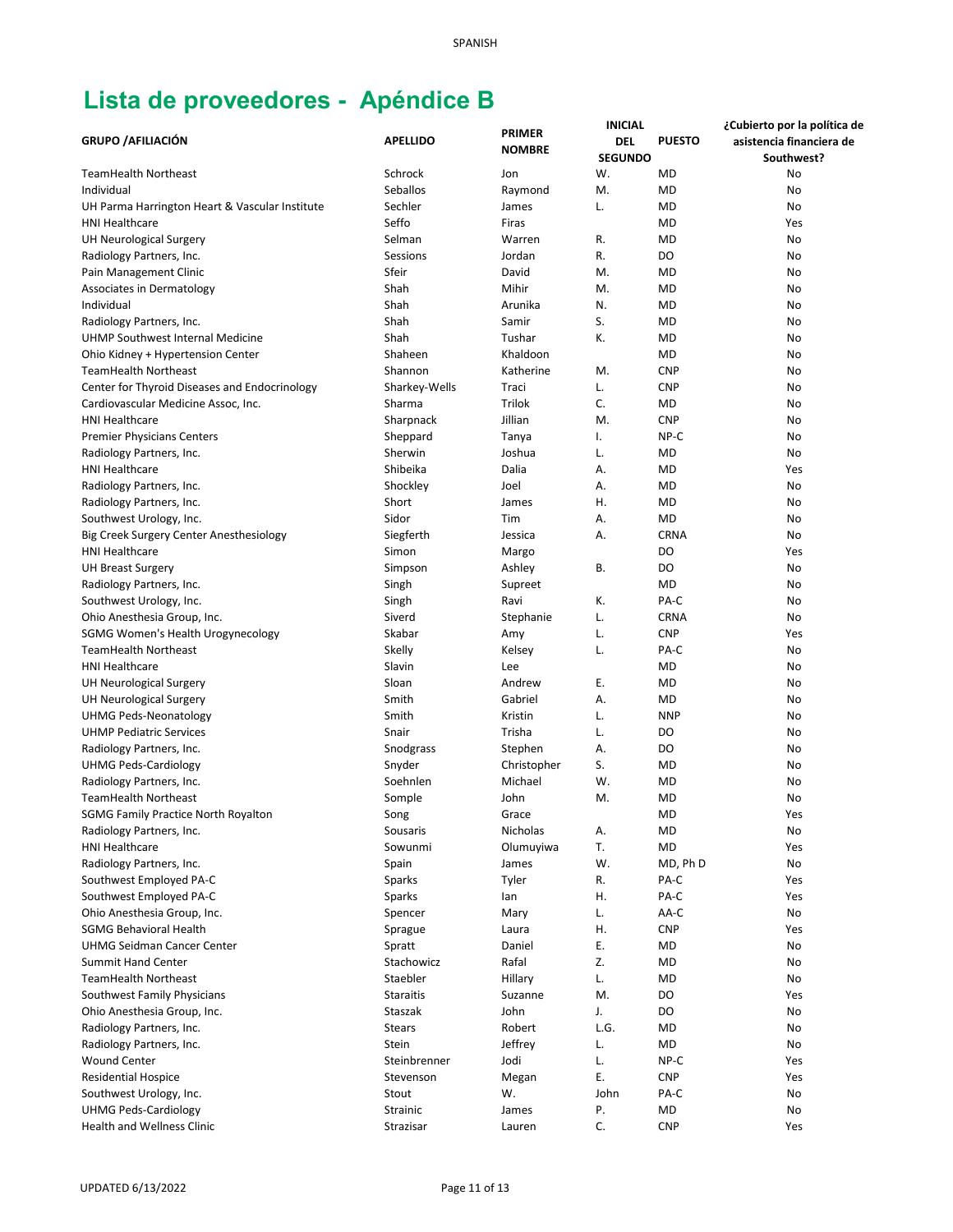|                                                         |                 |                                | <b>INICIAL</b> |                | ¿Cubierto por la política de |
|---------------------------------------------------------|-----------------|--------------------------------|----------------|----------------|------------------------------|
| <b>GRUPO / AFILIACIÓN</b>                               | <b>APELLIDO</b> | <b>PRIMER</b><br><b>NOMBRE</b> | DEL            | <b>PUESTO</b>  | asistencia financiera de     |
|                                                         |                 |                                | <b>SEGUNDO</b> |                | Southwest?                   |
| Southwest Employed PA-C                                 | Street          | Jacquelyn                      | F.             | PA-C           | Yes                          |
| SGMG Spine Center/Pain Management                       | Such            | Julie                          | M.             | <b>CNP</b>     | Yes                          |
| Radiology Partners, Inc.                                | Sullivan        | John                           | Ρ.             | <b>MD</b>      | No                           |
| Spring & Sprout Pediatric Dentistry                     | Sunna           | Manal                          | R.             | <b>BDS-DDS</b> | No                           |
| Ohio Kidney + Hypertension Center                       | Suresh          | Keelapandal                    | R.             | <b>MD</b>      | No                           |
| <b>HNI Healthcare</b>                                   | Swedeh          | Mohamed                        | А.             | <b>MD</b>      | No                           |
| Radiology Partners, Inc.                                | Swope           | David                          | К.             | <b>MD</b>      | No                           |
| SGMG Behavioral Health/Psychiatry                       | Syed            | Aasia                          | К.             | <b>MD</b>      | Yes                          |
| <b>ID Consultants</b>                                   | Szathmary       | Eva                            | А.             | <b>MD</b>      | No                           |
| Podiatry of Greater Cleveland                           | Taddeo          | John                           | R.             | <b>DPM</b>     | No                           |
| Cardiovascular Medicine Assoc, Inc.                     | Taghizadeh      | Touraj                         |                | MD             | No                           |
| <b>Certified Dermatologists</b>                         | Tam             | Christine                      | C.             | <b>MD</b>      | No                           |
| Individual                                              | Tandra          | Usharani                       | V.             | <b>MD</b>      | No                           |
| SGMG Behavioral Health                                  | Tarr            | Kara                           | Ε.             | <b>CNP</b>     | Yes                          |
| UHMG Peds-Neonatology                                   | Taylor-Hach     | Susan                          | M.             | <b>NNP</b>     | No                           |
| <b>ID Consultants</b>                                   | Tello           | Muhannad                       |                | <b>MD</b>      | No                           |
| Allied Health-CNP                                       | Terrigno        | Marisa                         | C.             | <b>CNP</b>     | No                           |
| Ohio Anesthesia Group, Inc.                             | Thall           | Robert                         | M.             | CAA            | No                           |
| Ohio Anesthesia Group, Inc.                             | Thomas          | W.                             | David          | <b>MD</b>      | No                           |
| <b>TeamHealth Northeast</b>                             | Thomas          | John                           | C.             | PA-C           | No                           |
| Thomas and Thomas Ophthalmology, Inc.                   | Thomas          | Richard                        | G.             | MD             | No                           |
| Thomas and Thomas Ophthalmology, Inc.                   | Thomas          | Stephanie                      | W.             | <b>MD</b>      | No                           |
| <b>HNI Healthcare</b>                                   | Thompson        | Michael                        | W.             | DO             | No                           |
| <b>UHMP University Southwest Surgeons</b>               | Thornhill       | Sandra                         | К.             | PA-C           | No                           |
| Radiology Partners, Inc.                                | Timm            | David                          | D.             | <b>MD</b>      | No                           |
| Radiology Partners, Inc.                                | Tomich          | Jennifer                       | L.             | <b>MD</b>      | No                           |
| <b>HNI Healthcare</b>                                   | Tonks           | Dallin                         | R.             | DO             | No                           |
| <b>TeamHealth Northeast</b>                             | Tout            | Susan                          | Ε.             | <b>MD</b>      | No                           |
| Tozzi Foot & Ankle, LLC                                 | Tozzi           | Mark                           | А.             | <b>DPM</b>     | No                           |
| Radiology Partners, Inc.                                | Tran            | Benson                         | D.             | <b>MD</b>      | No                           |
| Radiology Partners, Inc.                                | Tran            | Nha                            | Phong          | <b>MD</b>      | No                           |
| <b>HNI Healthcare</b>                                   | Trokhimenko     | Alla                           |                | <b>CNP</b>     | No                           |
|                                                         | Trotter         | Rachel                         | Α.             | <b>CRNA</b>    | No                           |
| Ohio Anesthesia Group, Inc.<br>UH Berea Family Medicine | Troy            | Nicole                         | C.             | <b>MD</b>      | No                           |
| UH Ohio Medical Group                                   | Truong          | Khon                           | D.             | DO             | No                           |
|                                                         |                 |                                | J.             |                |                              |
| <b>SGMG Behavioral Health</b>                           | Tunningley      | Leah                           |                | <b>CNP</b>     | Yes                          |
| Associates in Dermatology                               | Turgeon<br>Turk | Karen                          | J.<br>S.       | MD             | No                           |
| Southwest Urology, Inc.                                 |                 | David                          |                | MD             | No                           |
| UH Parma Harrington Heart & Vascular Institute          | Ulatowski       | Arthur                         | S.             | D <sub>O</sub> | No                           |
| UH Parma General Surgery                                | Ungvarsky       | Richard                        | F.             | <b>MD</b>      | No                           |
| <b>Ohio Chest Physicians</b>                            | Vaitkus         | Linas                          | F.             | <b>MD</b>      | No                           |
| <b>Ohio Chest Physicians</b>                            | Vaitkus         | Vytas                          | А.             | DO             | No                           |
| Southwest Family Physicians                             | Vallabhaneni    | Rajani                         | V.             | <b>MD</b>      | Yes                          |
| Radiology Partners, Inc.                                | Vandenmooter    | Synda                          |                | MD             | No                           |
| Individual                                              | Vargo           | Frank                          | Ε.             | <b>DPM</b>     | No                           |
| Radiology Partners, Inc.                                | Vargo           | Neeta                          | S.             | MD             | No                           |
| Ohio Anesthesia Group, Inc.                             | Veale           | Laura                          | Ε.             | AA-C           | No                           |
| Cardiovascular Medicine Assoc, Inc.                     | Velloze         | Sabino                         | D.             | MD             | No                           |
| <b>UHMG Seidman Cancer Center</b>                       | Vempati         | Prashant                       |                | <b>MD</b>      | No                           |
| <b>TeamHealth Northeast</b>                             | Villarosa       | Anthony                        | M.             | MD             | No                           |
| Docere Physicians                                       | Viscomi         | Jeffrey                        | J.             | <b>MD</b>      | No                           |
| <b>SGMG Oncology/Hematology</b>                         | Vitek           | Amanda                         | L.             | <b>CNP</b>     | Yes                          |
| Americare Kidney Institute                              | Vlasie          | Anca                           | C.             | <b>MD</b>      | No                           |
| <b>UHMP Pediatric Services</b>                          | Vogelgesang     | Ryan                           | J.             | <b>MD</b>      | No                           |
| <b>SGMG Gastroenterology</b>                            | Vollweiler      | Jason                          | F.             | <b>MD</b>      | Yes                          |
| UHMP Southwest Internal Medicine                        | Vyas            | Chinmay                        | В.             | <b>MD</b>      | No                           |
| Radiology Partners, Inc.                                | Waldo           | John                           | Ρ.             | <b>MD</b>      | No                           |
| Ohio Anesthesia Group, Inc.                             | Wallace         | Sasha                          | Α.             | <b>CRNA</b>    | No                           |
| Radiology Partners, Inc.                                | Wallace         | <b>Brian</b>                   | D.             | <b>MD</b>      | No                           |